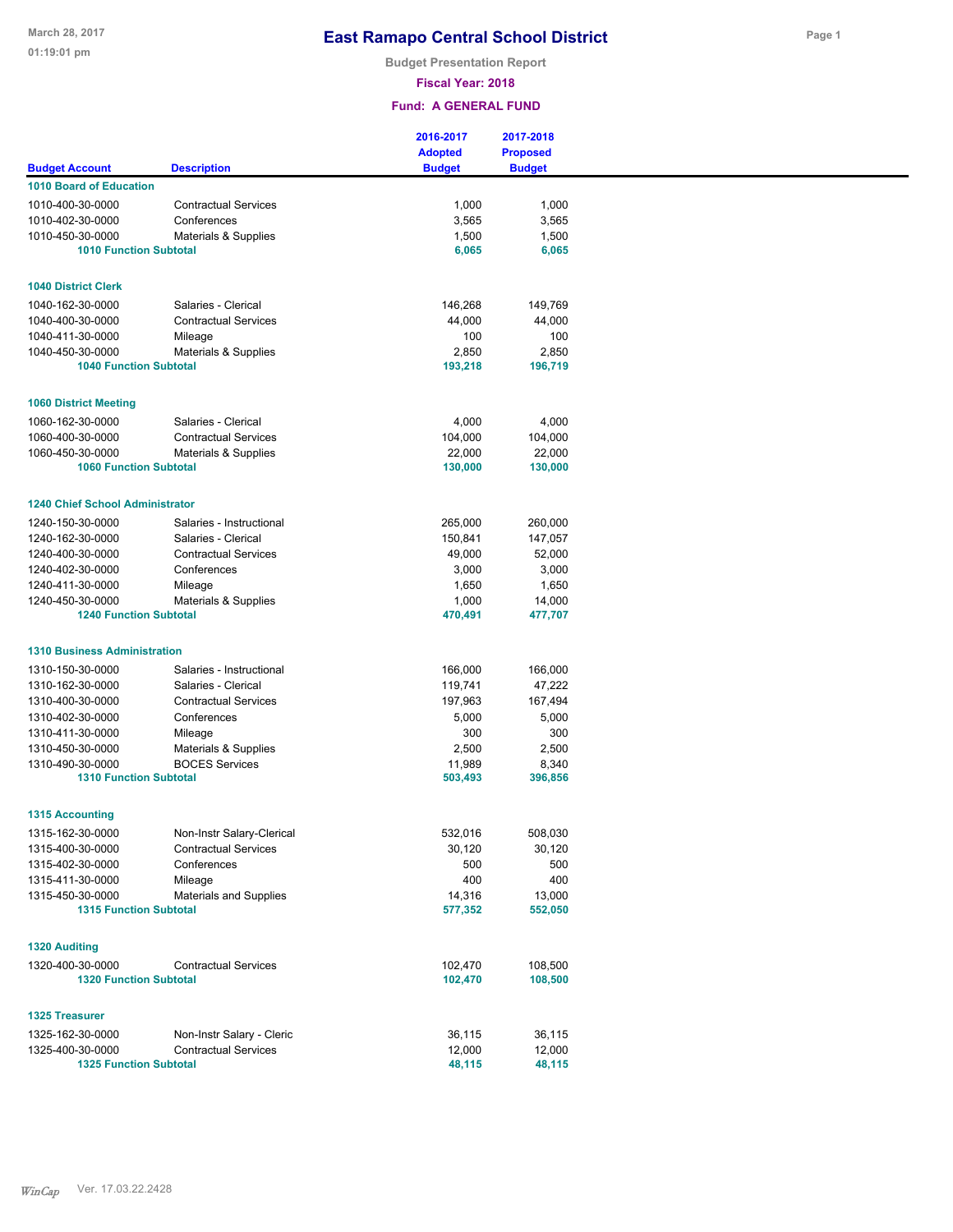**Budget Presentation Report**

#### **Fiscal Year: 2018**

|                                                   |                                                          | 2016-2017<br><b>Adopted</b> | 2017-2018<br><b>Proposed</b> |
|---------------------------------------------------|----------------------------------------------------------|-----------------------------|------------------------------|
| <b>Budget Account</b>                             | <b>Description</b>                                       | <b>Budget</b>               | <b>Budget</b>                |
| <b>1345 Purchasing</b>                            |                                                          |                             |                              |
|                                                   |                                                          |                             |                              |
| 1345-162-30-0000<br>1345-400-30-0000              | Clerical Salaries - Purch<br><b>Contractual Services</b> | 86,039                      | 100,263                      |
| 1345-407-30-0000                                  |                                                          | 16,643<br>300               | 19,843<br>300                |
| 1345-411-30-0000                                  | Repair Furniture & Equipt                                | 400                         | 400                          |
| 1345-450-30-0000                                  | Mileage                                                  | 3,906                       | 3,500                        |
| <b>1345 Function Subtotal</b>                     | <b>Materials and Supplies</b>                            | 107,288                     | 124,306                      |
|                                                   |                                                          |                             |                              |
| 1420 Legal                                        |                                                          |                             |                              |
| 1420-400-30-0000                                  | <b>Contractual Services</b>                              | 2,222,000                   | 900,000                      |
| 1420-400-30-1000                                  | <b>General Counsel</b>                                   | 250,000                     | 350,000                      |
| 1420-400-30-1001                                  | <b>Special Education</b>                                 | 200,000                     | 200,000                      |
| 1420-400-30-1002                                  | Personnel                                                | 30,000                      | 50,000                       |
| 1420-400-30-1003                                  | <b>Tax Certiorari</b>                                    | 75,000                      |                              |
| 1420-400-30-BOND                                  |                                                          |                             | 20,000                       |
|                                                   | <b>Bond Counsel</b>                                      | 50,000                      | 50,000                       |
| 1420-400-30-SETL<br><b>1420 Function Subtotal</b> | Settlement Attorney                                      | 30,000<br>2,857,000         | 30,000                       |
|                                                   |                                                          |                             | 1,600,000                    |
| <b>1430 Personnel</b>                             |                                                          |                             |                              |
| 1430-150-30-0000                                  | <b>Instructional Salaries</b>                            | 208,000                     | 135,000                      |
| 1430-161-30-0000                                  | Salaries - Supervisor                                    | 87,501                      | 87,501                       |
| 1430-162-30-0000                                  | Salaries - Clerical                                      | 203,549                     | 225,075                      |
|                                                   | <b>Contractual Services</b>                              | 10,620                      | 38,690                       |
| 1430-400-30-0000                                  |                                                          |                             |                              |
| 1430-407-30-0000                                  | Repair Furniture & Equipt                                | 1,000                       | 1,000                        |
| 1430-411-30-0000                                  | Mileage                                                  | 400                         | 400                          |
| 1430-444-30-0000                                  | <b>Arbitration Services</b>                              | 12,000                      | 10,000                       |
| 1430-450-30-0000                                  | <b>Materials and Supplies</b>                            | 2,500                       | 5,000                        |
| 1430-490-30-0000                                  | <b>BOCES Services</b>                                    | 55,605                      | 56,606                       |
| <b>1430 Function Subtotal</b>                     |                                                          | 581,175                     | 559,272                      |
| <b>1460 Records Management</b>                    |                                                          |                             |                              |
| 1460-450-30-0000                                  | <b>Materials and Supplies</b>                            | 2,000                       | 2,000                        |
| <b>1460 Function Subtotal</b>                     |                                                          | 2,000                       | 2,000                        |
|                                                   |                                                          |                             |                              |
| <b>1480 Public Information Services</b>           |                                                          |                             |                              |
| 1480-400-30-0000                                  | <b>Contractual Services</b>                              | 110,200                     | 110,200                      |
| 1480-490-30-0000                                  | <b>BOCES Services</b>                                    | 3,337                       | 3,398                        |
| <b>1480 Function Subtotal</b>                     |                                                          | 113,537                     | 113,598                      |
|                                                   |                                                          |                             |                              |
| <b>1620 Operation of Plant</b>                    |                                                          |                             |                              |
| 1620-161-60-0000                                  | Salaries - Supervisors                                   | 57,500                      | 53,332                       |
| 1620-164-01-0000                                  | Salaries - Custodians                                    | 490,672                     | 508,861                      |
| 1620-164-02-0000                                  | Salaries - Custodians                                    | 480,131                     | 467,470                      |
| 1620-164-03-0000                                  | Salaries - Custodians                                    | 450,170                     | 410,153                      |
| 1620-164-05-0000                                  | Salaries - Custodians                                    | 438,795                     | 424,861                      |
| 1620-164-10-0000                                  | Salaries - Custodians                                    | 145,661                     | 127,991                      |
| 1620-164-11-0000                                  | Salaries - Custodians                                    | 107,322                     | 142,865                      |
| 1620-164-12-0000                                  | Salaries - Custodians                                    | 46,255                      | 46,255                       |
| 1620-164-13-0000                                  | Salaries - Custodians                                    | 394,881                     | 420,975                      |
| 1620-164-16-0000                                  | Salaries - Custodians                                    | 143,232                     | 161,081                      |
|                                                   |                                                          |                             |                              |
| 1620-164-19-0000                                  | Salaries - Custodians                                    | 114,423                     | 78,351                       |
| 1620-164-20-0000                                  | Salaries - Custodians                                    | 158,810                     | 159,949                      |
| 1620-164-21-0000                                  | Salaries - Custodians                                    | 225,634                     | 256,907                      |
| 1620-164-24-0000                                  | Salaries - Custodians                                    | 140,868                     | 144,362                      |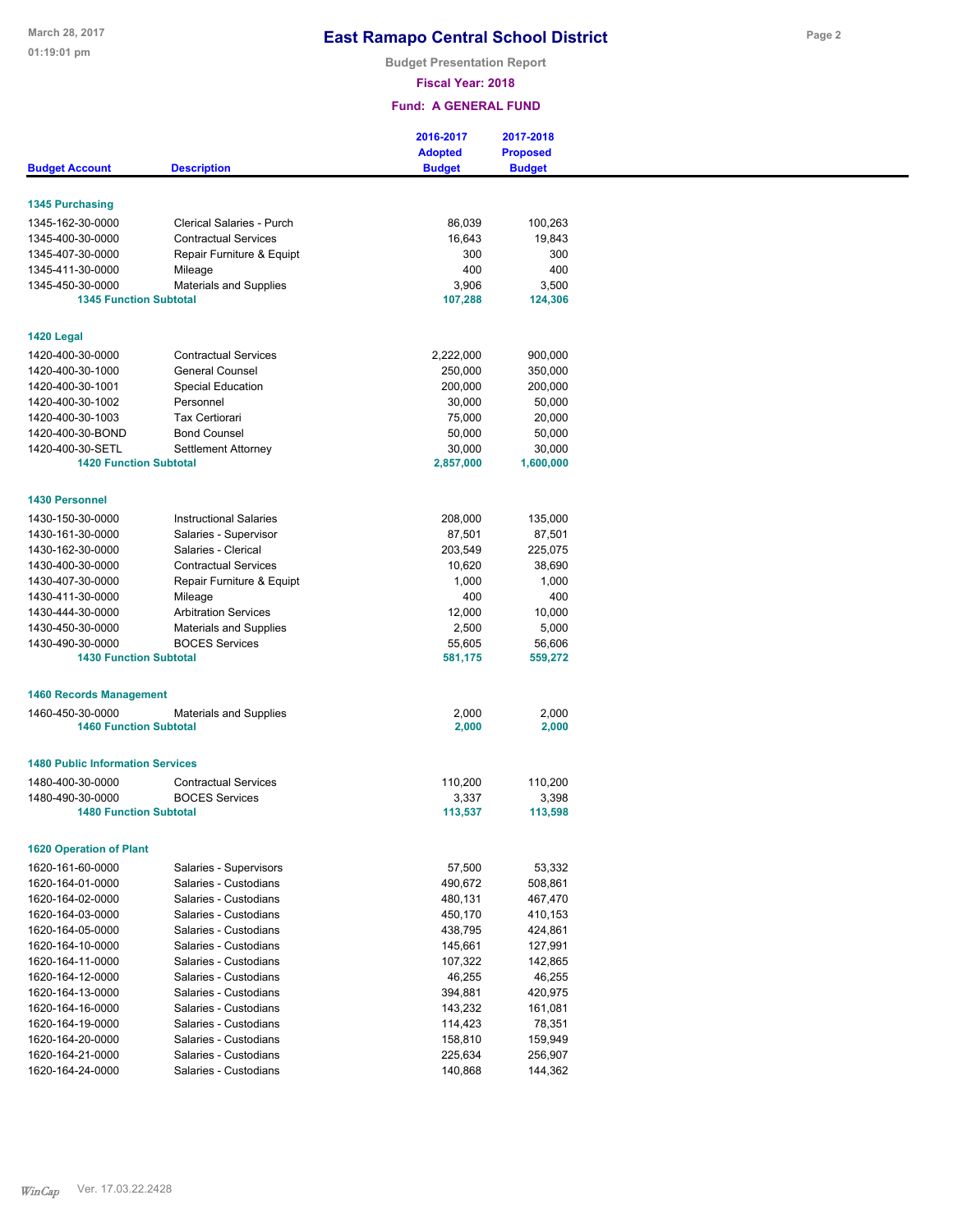**Budget Presentation Report**

### **Fiscal Year: 2018**

|                                |                             | 2016-2017      | 2017-2018       |
|--------------------------------|-----------------------------|----------------|-----------------|
|                                |                             | <b>Adopted</b> | <b>Proposed</b> |
| <b>Budget Account</b>          | <b>Description</b>          | <b>Budget</b>  | <b>Budget</b>   |
| <b>1620 Operation of Plant</b> |                             |                |                 |
| 1620-164-30-0000               | Salaries - Custodians       | 116,629        | 122,180         |
| 1620-164-60-0000               | Non Instr Sal - Custodial   |                |                 |
|                                |                             | 257,517        | 286,638         |
| 1620-165-60-0000               | Salaries - Custodian Subs   | 110,000        | 115,000         |
| 1620-400-60-0000               | <b>Contractual Services</b> | 44,724         | 36,000          |
| 1620-407-60-0000               | Repair Furniture & Equipt   | 10,000         | 10,000          |
| 1620-411-60-0000               | Mileage                     | 8,000          | 8,000           |
| 1620-412-60-0000               | <b>Natural Gas</b>          | 810,000        | 782,964         |
| 1620-413-60-0000               | Fuel Oil                    | 105,000        | 105,000         |
| 1620-414-60-0000               | Electricity                 | 1,073,345      | 1,021,023       |
| 1620-415-60-0000               | Water                       | 140,000        | 158,017         |
| 1620-416-60-0000               | <b>Telephone Service</b>    | 170,000        | 169,965         |
| 1620-422-60-0000               | Insurance                   | 245,721        | 330,464         |
| 1620-456-60-0000               | Custodial Mat. & Supplies   | 235,181        | 250,000         |
| 1620-166-01-ALRM               | Sals - Cust.Overtime/ALRM   | 2,800          | 2,935           |
|                                |                             |                |                 |
| 1620-166-02-ALRM               | Sals - Cust.Overtime/ALRM   | 1,376          | 1,444           |
| 1620-166-03-ALRM               | Sals - Cust.Overtime/ALRM   | 99             | 105             |
| 1620-166-05-ALRM               | Sals - Cust.Overtime/ALRM   | 126            | 133             |
| 1620-166-10-ALRM               | Sals - Cust.Overtime/ALRM   | 250            | 263             |
| 1620-166-11-ALRM               | Sals - Cust.Overtime/ALRM   | 200            | 211             |
| 1620-166-12-ALRM               | Sals - Cust.Overtime/ALRM   | 130            | 137             |
| 1620-166-13-ALRM               | Sals - Cust.Overtime/ALRM   | 509            | 534             |
| 1620-166-16-ALRM               | Sals - Cust.Overtime/ALRM   | 952            | 999             |
| 1620-166-19-ALRM               | Sals - Cust.Overtime/ALRM   |                |                 |
|                                |                             | 1,392          | 1,460           |
| 1620-166-20-ALRM               | Sals - Cust.Overtime/ALRM   | 250            | 263             |
| 1620-166-21-ALRM               | Sals - Cust.Overtime/ALRM   | 299            | 315             |
| 1620-166-24-ALRM               | Sals - Cust.Overtime/ALRM   | 877            | 920             |
| 1620-166-30-ALRM               | Sals - Cust.Overtime/ALRM   | 78             | 83              |
| 1620-166-60-ALRM               | Sals - Cust.Overtime/ALRM   | 70             | 75              |
| 1620-166-01-BLDG               | Sals - Cust.Overtime/BLDG   | 1,100          | 1,154           |
| 1620-166-02-BLDG               | Sals - Cust.Overtime/BLDG   | 2,000          | 2,097           |
| 1620-166-03-BLDG               | Sals - Cust.Overtime/BLDG   | 1,200          | 1,258           |
| 1620-166-05-BLDG               | Sals - Cust.Overtime/BLDG   | 1,800          | 1,887           |
|                                |                             |                |                 |
| 1620-166-10-BLDG               | Sals - Cust.Overtime/BLDG   | 2,400          | 2,516           |
| 1620-166-11-BLDG               | Sals - Cust.Overtime/BLDG   | 2,500          | 2,621           |
| 1620-166-12-BLDG               | Sals - Cust, Overtime/BLDG  | 4,000          | 4,193           |
| 1620-166-13-BLDG               | Sals - Cust.Overtime/BLDG   | 1,200          | 1,258           |
| 1620-166-16-BLDG               | Sals - Cust.Overtime/BLDG   | 2,200          | 2,307           |
| 1620-166-19-BLDG               | Sals - Cust.Overtime/BLDG   | 2,800          | 2,935           |
| 1620-166-21-BLDG               | Sals - Cust.Overtime/BLDG   | 1,700          | 1,782           |
| 1620-166-24-BLDG               | Sals - Cust.Overtime/BLDG   | 2,400          | 2,516           |
|                                |                             |                |                 |
| 1620-166-30-BLDG               | Sals - Cust.Overtime/BLDG   | 2,900          | 3,040           |
| 1620-166-60-BLDG               | Sals - Cust.Overtime/BLDG   | 57,000         | 59,738          |
| 1620-166-20-CUMC               | Sals - Cust.Overtime/CUMS   | 2,500          | 2,621           |
| 1620-166-01-ERSD               | Sals - Cust.Overtime/ERSD   | 24,000         | 25,153          |
| 1620-166-02-ERSD               | Sals - Cust.Overtime/ERSD   | 10,000         | 10,481          |
| 1620-166-03-ERSD               | Sals - Cust.Overtime/ERSD   | 1,400          | 1,468           |
| 1620-166-05-ERSD               | Sals - Cust.Overtime/ERSD   | 6,000          | 6,289           |
| 1620-166-10-ERSD               | Sals - Cust.Overtime/ERSD   | 3,000          | 3,145           |
| 1620-166-11-ERSD               | Sals - Cust.Overtime/ERSD   | 500            | 525             |
|                                |                             |                |                 |
| 1620-166-12-ERSD               | Sals - Cust.Overtime/ERSD   | 500            | 525             |
| 1620-166-13-ERSD               | Sals - Cust.Overtime/ERSD   | 5,000          | 5,241           |
| 1620-166-16-ERSD               | Sals - Cust.Overtime/ERSD   | 12,000         | 12,577          |
| 1620-166-19-ERSD               | Sals - Cust.Overtime/ERSD   | 1,800          | 1,887           |
| 1620-166-20-ERSD               | Sals - Cust.Overtime/ERSD   | 2,400          | 2,516           |
| 1620-166-21-ERSD               | Sals - Cust.Overtime/ERSD   | 4,000          | 4,193           |
| 1620-166-24-ERSD               | Sals - Cust.Overtime/ERSD   | 500            | 525             |
| 1620-166-30-ERSD               | Sals - Cust.Overtime/ERSD   | 1,000          | 1,049           |
|                                |                             |                |                 |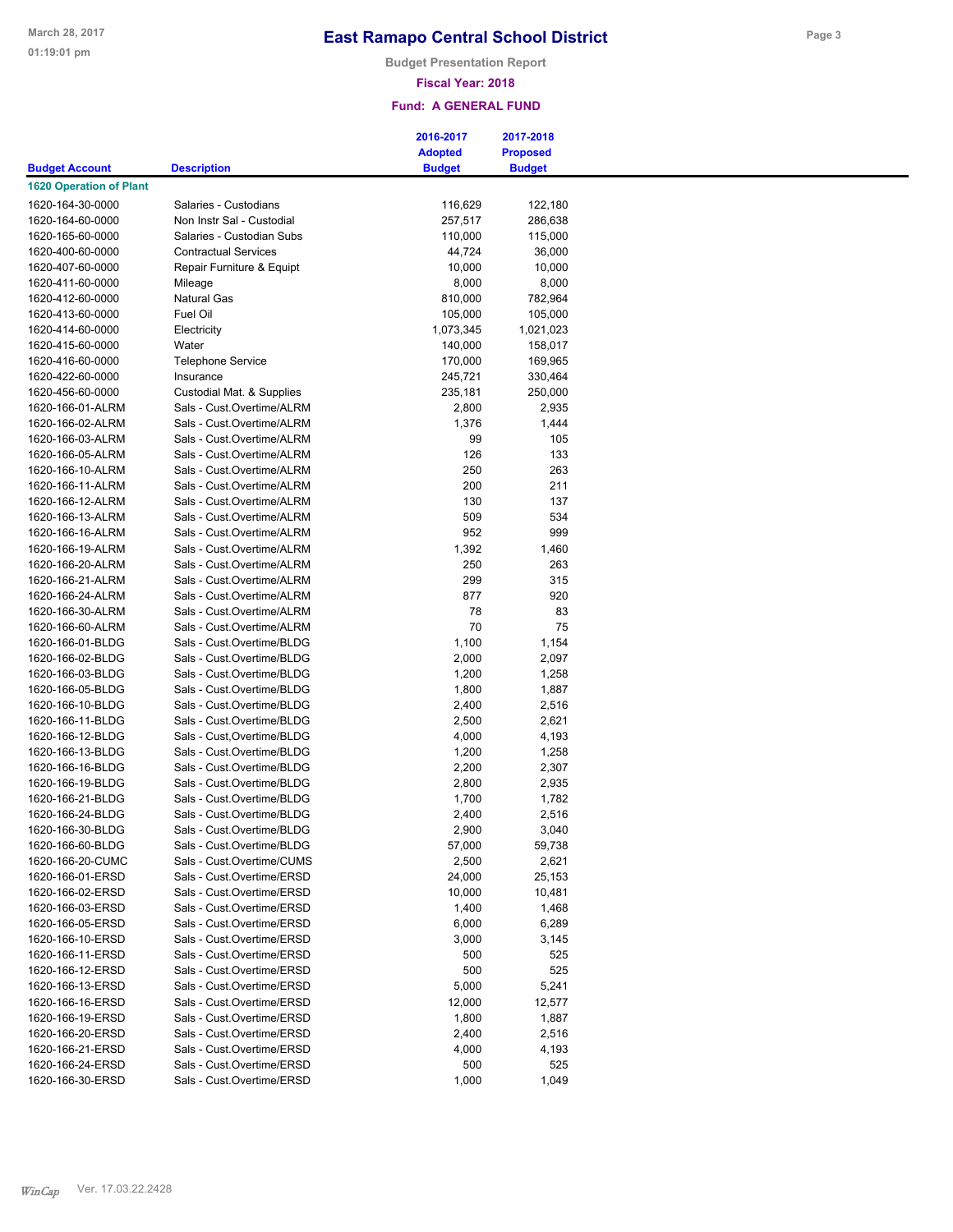**Budget Presentation Report**

#### **Fiscal Year: 2018**

|                                  |                                  | 2016-2017      | 2017-2018       |
|----------------------------------|----------------------------------|----------------|-----------------|
|                                  |                                  | <b>Adopted</b> | <b>Proposed</b> |
| <b>Budget Account</b>            | <b>Description</b>               | <b>Budget</b>  | <b>Budget</b>   |
| <b>1620 Operation of Plant</b>   |                                  |                |                 |
| 1620-166-60-ERSD                 | Sals - Cust.Overtime/ERSD        | 13,800         | 14,464          |
| 1620-166-01-PRMT                 | Sals - Cust.Overtime/PRMT        | 14,000         | 14,673          |
| 1620-166-02-PRMT                 | Sals - Cust.Overtime/PRMT        | 7,622          | 7,989           |
| 1620-166-03-PRMT                 | Sals - Cust.Overtime/PRMT        | 14,000         | 14,673          |
|                                  | Sals - Cust.Overtime/PRMT        |                | 5,828           |
| 1620-166-05-PRMT                 |                                  | 5,560          |                 |
| 1620-166-10-PRMT                 | Sals - Cust.Overtime/PRMT        | 153            | 161             |
| 1620-166-11-PRMT                 | Sals - Cust.Overtime/PRMT        | 276            | 290             |
| 1620-166-13-PRMT                 | Sals - Cust.Overtime/PRMT        | 7,576          | 7,941           |
| 1620-166-20-PRMT                 | Sals - Cust.Overtime/PRMT        | 626            | 657             |
| 1620-166-21-PRMT                 | Sals - Cust.Overtime/PRMT        | 6,682          | 7,003           |
| 1620-166-60-PRMT                 | Sals - Cust.Overtime/PRMT        | 27,000         | 28,298          |
| 1620-166-01-SNOW                 | Sals - Cust.Overtime/SNOW        | 2,600          | 2,726           |
| 1620-166-02-SNOW                 | Sals - Cust.Overtime/SNOW        | 1,200          | 1,258           |
| 1620-166-03-SNOW                 | Sals - Cust.Overtime/SNOW        | 750            | 787             |
| 1620-166-05-SNOW                 | Sals - Cust.Overtime/SNOW        | 600            | 630             |
| 1620-166-10-SNOW                 | Sals - Cust.Overtime/SNOW        | 450            | 472             |
| 1620-166-11-SNOW                 | Sals - Cust.Overtime/SNOW        | 300            | 316             |
|                                  |                                  |                |                 |
| 1620-166-12-SNOW                 | Sals - Cust.Overtime/SNOW        | 375            | 394             |
| 1620-166-13-SNOW                 | Sals - Cust.Overtime/SNOW        | 2,000          | 2,097           |
| 1620-166-16-SNOW                 | Sals - Cust.Overtime/SNOW        | 500            | 525             |
| 1620-166-19-SNOW                 | Sals - Cust.Overtime/SNOW        | 300            | 316             |
| 1620-166-20-SNOW                 | Sals - Cust.Overtime/SNOW        | 850            | 891             |
| 1620-166-21-SNOW                 | Sals - Cust.Overtime/SNOW        | 600            | 630             |
| 1620-166-24-SNOW                 | Sals - Cust.Overtime/SNOW        | 330            | 347             |
| 1620-166-30-SNOW                 | Sals - Cust.Overtime/SNOW        | 230            | 243             |
| 1620-166-60-SNOW                 | Sals - Cust.Overtime/SNOW        | 8,278          | 8,676           |
|                                  |                                  |                |                 |
| 1620-166-01-SPRT                 | Sals - Cust.Overtime/SPRT        | 260            | 273             |
| <b>1620 Function Subtotal</b>    |                                  | 7,006,597      | 7,098,596       |
| <b>1621 Maintenance of Plant</b> |                                  |                |                 |
| 1621-161-60-0000                 | Salaries - Supervisors           | 57,500         | 53,332          |
| 1621-162-60-0000                 | Salaries - Clerical              | 131,457        | 104,027         |
|                                  |                                  |                |                 |
| 1621-167-60-0000                 | Salaries - Maintenance           | 1,107,780      | 1,136,353       |
| 1621-169-60-0000                 | Salaries - Maint Overtime        | 110,000        | 135,000         |
| 1621-200-60-0000                 | Equipment                        | 20,000         | 20,000          |
| 1621-404-60-0000                 | <b>Minor Building Repairs</b>    | 150,000        | 150,000         |
| 1621-407-60-0000                 | Repair Furniture & Equipt        | 60,000         | 60,000          |
| 1621-411-60-0000                 | Mileage                          | 900            | 900             |
| 1621-459-60-0000                 | <b>Automotive Supplies</b>       | 22,000         | 22,000          |
| 1621-405-60-0026                 | <b>Exterminator Service</b>      | 35,000         | 36,451          |
|                                  |                                  |                |                 |
| 1621-405-60-0027                 | Door Repair Service              | 4,900          | 15,456          |
| 1621-405-60-0028                 | <b>Fuel Tank Cleaning Servic</b> | 10,587         | 10,587          |
| 1621-405-60-0029                 | Garbage Service                  | 125,000        | 125,000         |
| 1621-405-60-0031                 | Communications/AV Serv           | 7,600          | 5,600           |
| 1621-457-60-0031                 | Supplies - Communic. & AV        | 3,000          | 3,000           |
| 1621-457-60-0032                 | Supplies - Carpentry             | 45,500         | 45,500          |
| 1621-405-60-0033                 | <b>Electrical Machinery Serv</b> | 45,100         | 50,000          |
| 1621-457-60-0033                 | Supplies - Electrical            | 55,000         | 55,000          |
|                                  |                                  |                |                 |
| 1621-405-60-0035                 | Grounds, Tree Service            | 15,000         | 30,000          |
| 1621-457-60-0035                 | Supplies - Grounds               | 110,000        | 115,000         |
| 1621-405-60-0036                 | Boiler, H&V Service              | 75,000         | 75,000          |
| 1621-457-60-0036                 | Supplies - H&V, Boiler           | 55,000         | 55,000          |
| 1621-457-60-0037                 | Supplies - Locks, Hardwar        | 20,000         | 20,000          |
| 1621-457-60-0038                 | Supplies - Painting              |                | 20,000          |
| 1621-405-60-0039                 | Plumbing, Septic Service         | 30,000         | 35,000          |
| 1621-457-60-0039                 | Supplies - Plumbing              | 40,500         | 50,000          |
|                                  |                                  |                |                 |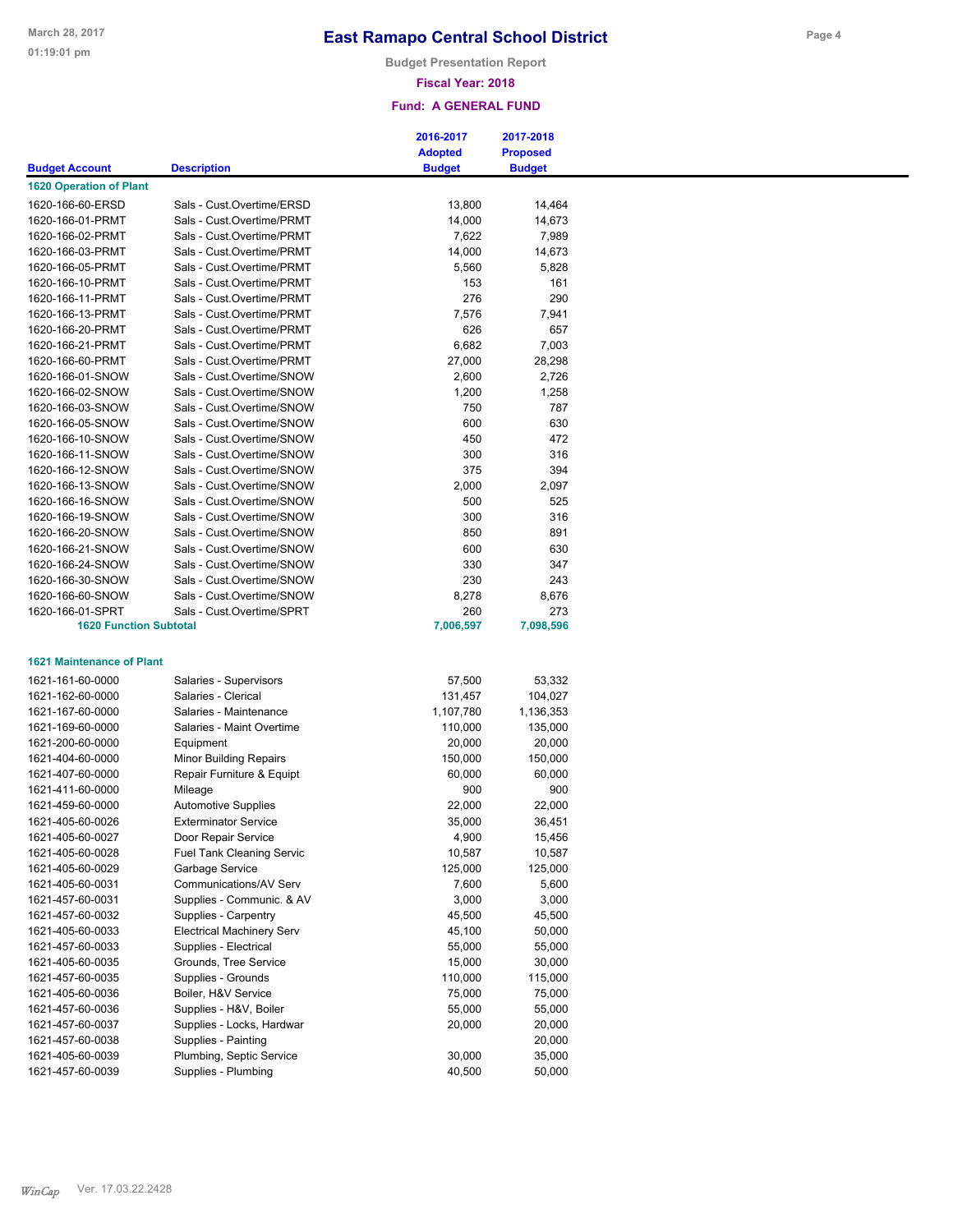**Budget Presentation Report**

### **Fiscal Year: 2018**

|                                                   |                                  | 2016-2017          | 2017-2018          |
|---------------------------------------------------|----------------------------------|--------------------|--------------------|
|                                                   |                                  | <b>Adopted</b>     | <b>Proposed</b>    |
| <b>Budget Account</b>                             | <b>Description</b>               | <b>Budget</b>      | <b>Budget</b>      |
| <b>1621 Maintenance of Plant</b>                  |                                  |                    |                    |
| 1621-405-60-0040                                  | Alarms, Extinguishers            | 43,000             | 43,653             |
| 1621-457-60-0040                                  | Supplies - Alarms, Fire          | 25,000             | 18,000             |
| 1621-405-60-0042                                  | Mops & Drapes Service            | 15,000             | 15,000             |
| 1621-405-60-0043                                  | Glass Repair Service             | 12,000             | 12,000             |
| 1621-405-60-0044                                  | Roof Repair Services             | 100,000            | 100,000            |
| 1621-405-60-0045                                  | <b>Snow Removal Services</b>     | 30,000             | 30,000             |
| 1621-405-60-0047                                  | <b>Welding Services</b>          | 5,000              | 5,000              |
| 1621-405-60-0048                                  | <b>Security Service</b>          | 2,000              | 2,000              |
| 1621-405-60-0049                                  | Engineering & Management         | 25,000             | 25,000             |
| 1621-457-60-0050                                  | <b>Office Supplies</b>           | 2,000              | 2,000              |
| 1621-405-60-0051                                  | Gym & Stage Floor Refinis        | 10,000             | 10,000             |
| 1621-457-60-H200                                  | Supplies - Water                 |                    | 50,000             |
| <b>1621 Function Subtotal</b>                     |                                  | 2,605,824          | 2,740,859          |
|                                                   |                                  |                    |                    |
| <b>1660 Central Storeroom</b>                     |                                  |                    |                    |
|                                                   | Salaries - Warehouse             |                    |                    |
| 1660-173-60-0000                                  |                                  | 31,435<br>700      | 74,102<br>700      |
| 1660-407-56-0000<br>1660-450-56-0000              | Repair Furniture & Equipt        | 1,700              | 1,700              |
| 1660-459-56-0000                                  | <b>Materials and Supplies</b>    | 600                | 600                |
| <b>1660 Function Subtotal</b>                     | <b>Automotive Supplies</b>       | 34,435             | 77,102             |
|                                                   |                                  |                    |                    |
| <b>1670 Central Printing and Mailing</b>          |                                  |                    |                    |
| 1670-162-60-0000                                  | Salaries - Clerical              | 56,609             | 56,609             |
| 1670-169-60-0000                                  | Maintenance Overtime             | 2,100              | 2,100              |
| 1670-407-60-0000                                  |                                  | 750                | 750                |
|                                                   | Repair Furniture & Equipt        |                    |                    |
| 1670-408-30-0000                                  | Machine & Program Rental         | 43,892             | 48,416             |
| 1670-420-30-0000                                  | Postage                          | 105,000<br>3,825   | 115,000<br>8,500   |
| 1670-450-30-0000                                  | Materials & Supplies             |                    |                    |
| 1670-490-60-0000<br><b>1670 Function Subtotal</b> | <b>BOCES Services - Docutech</b> | 388,448<br>600,624 | 395,441<br>626,816 |
|                                                   |                                  |                    |                    |
| <b>1671 Central Office Services</b>               |                                  |                    |                    |
| 1671-407-30-0000                                  | Repair Furniture & Equipt        | 1,000              | 1,000              |
| 1671-408-30-0000                                  | Machine & Program Rental         | 3,120              | 3,120              |
| 1671-450-30-0000                                  | Materials & Supplies             | 2,200              | 2,200              |
| <b>1671 Function Subtotal</b>                     |                                  | 6,320              | 6,320              |
|                                                   |                                  |                    |                    |
| <b>1680 Management Information Services</b>       |                                  |                    |                    |
| 1680-161-60-0000                                  | Salaries - Supervisory           | 297,821            | 304,735            |
| 1680-162-60-0000                                  | Salaries - Clerical              | 71,764             |                    |
| 1680-200-60-0000                                  | Equipment & Other Capital        | 14,000             | 2,000              |
| 1680-400-60-0000                                  | <b>Contractual Services</b>      | 235,000            | 120,000            |
| 1680-411-60-0000                                  | Mileage                          | 500                | 500                |
| 1680-450-60-0000                                  | Materials & Supplies             | 18,000             | 18,240             |
| 1680-490-60-0000                                  | <b>BOCES Services</b>            | 346,853            | 407,502            |
| <b>1680 Function Subtotal</b>                     |                                  | 983,938            | 852,977            |
|                                                   |                                  |                    |                    |
| <b>1910 Unallocated Insurance</b>                 |                                  |                    |                    |
| 1910-422-60-0000                                  | Insurance                        | 428.644            | 1,067,096          |
| <b>1910 Function Subtotal</b>                     |                                  | 428,644            | 1,067,096          |
|                                                   |                                  |                    |                    |
| <b>1920 School Association Dues</b>               |                                  |                    |                    |
| 1920-400-60-0000                                  | <b>Contractual Services</b>      | 22,935             | 22,935             |
| <b>1920 Function Subtotal</b>                     |                                  | 22,935             | 22,935             |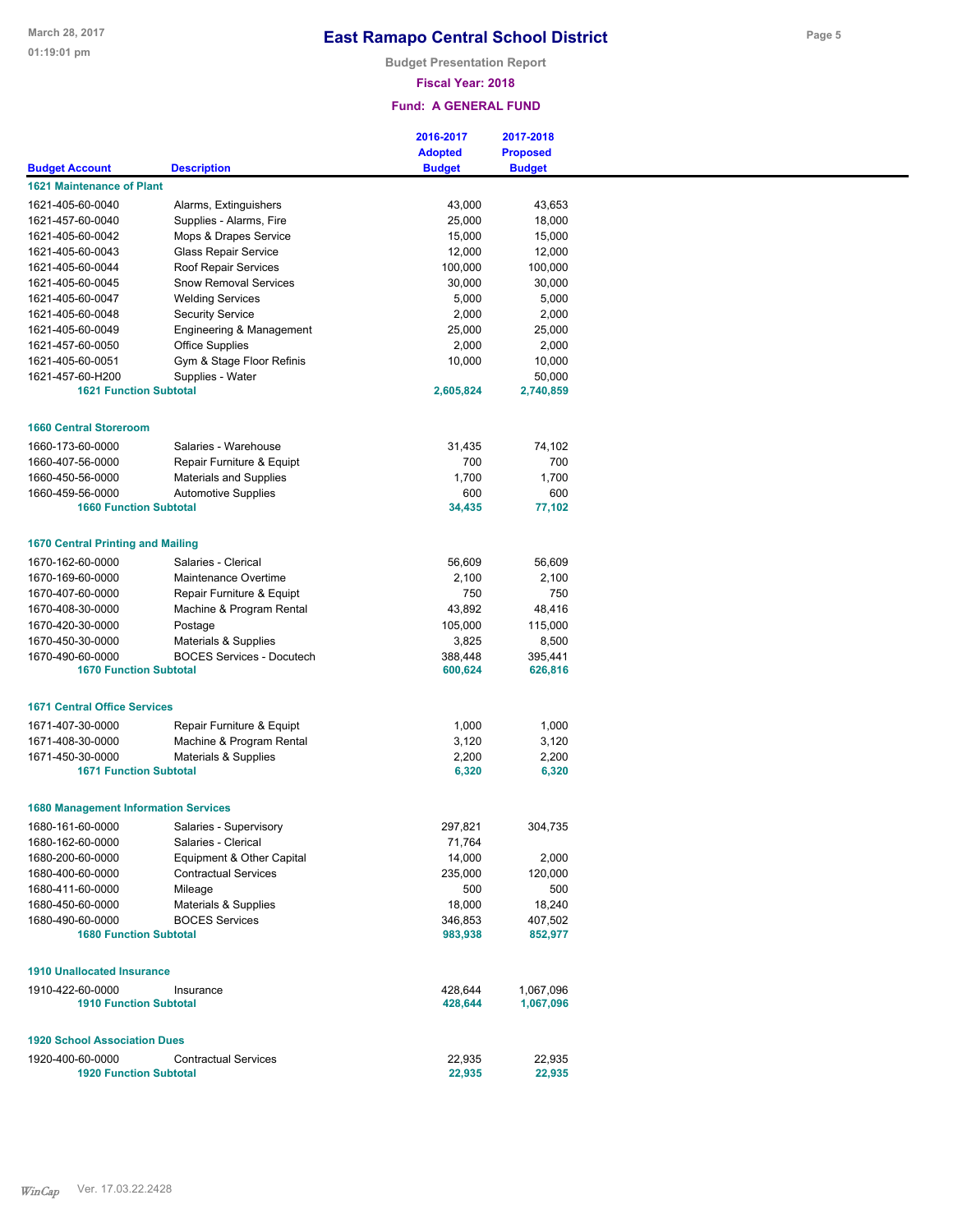**Budget Presentation Report**

**Fiscal Year: 2018**

|                                            |                                                                | 2016-2017<br><b>Adopted</b> | 2017-2018<br><b>Proposed</b> |  |
|--------------------------------------------|----------------------------------------------------------------|-----------------------------|------------------------------|--|
| <b>Budget Account</b>                      | <b>Description</b>                                             | <b>Budget</b>               | <b>Budget</b>                |  |
|                                            |                                                                |                             |                              |  |
| <b>1930 Judgments and Claims</b>           |                                                                |                             |                              |  |
| 1930-400-60-0000                           | Judgments & Claims                                             | 500,000                     | 404,000                      |  |
| <b>1930 Function Subtotal</b>              |                                                                | 500,000                     | 404,000                      |  |
|                                            |                                                                |                             |                              |  |
| <b>1950 Assessments on School Property</b> |                                                                |                             |                              |  |
| 1950-400-60-0000                           | <b>Contractual Services</b>                                    | 260,000                     | 270,000                      |  |
| <b>1950 Function Subtotal</b>              |                                                                | 260,000                     | 270,000                      |  |
| 1964 Refund on Real Property Taxes         |                                                                |                             |                              |  |
|                                            |                                                                |                             |                              |  |
| 1964-400-60-0000<br>1964-400-60-FINK       | <b>Property Tax Refunds</b><br>Property Tax Refunds-Libr       | 992,145<br>12,000           | 800,000<br>12,000            |  |
| <b>1964 Function Subtotal</b>              |                                                                | 1,004,145                   | 812,000                      |  |
|                                            |                                                                |                             |                              |  |
| <b>1981 BOCES - Administrative Costs</b>   |                                                                |                             |                              |  |
| 1981-490-60-0000                           | <b>BOCES Services</b>                                          | 899,790                     | 915.987                      |  |
| <b>1981 Function Subtotal</b>              |                                                                | 899,790                     | 915,987                      |  |
|                                            |                                                                |                             |                              |  |
| 1983 BOCES - Capital Expense               |                                                                |                             |                              |  |
| 1983-490-60-0000                           | <b>BOCES Services</b>                                          | 251,710                     | 256,241                      |  |
| <b>1983 Function Subtotal</b>              |                                                                | 251,710                     | 256,241                      |  |
|                                            |                                                                |                             |                              |  |
| <b>2010 Curriculum Development</b>         |                                                                |                             |                              |  |
| 2010-150-60-0000                           | <b>Instructional Salaries</b>                                  | 20,000                      | 20,000                       |  |
| 2010-162-60-0000<br>2010-411-60-0000       | Salaries - Clerical                                            | 140,526<br>500              | 119,611<br>4,500             |  |
| 2010-450-60-0000                           | Mileage<br><b>Materials and Supplies</b>                       | 4,633                       | 5,000                        |  |
| <b>2010 Function Subtotal</b>              |                                                                | 165,659                     | 149,111                      |  |
|                                            |                                                                |                             |                              |  |
| 2020 Supervision - Regular School          |                                                                |                             |                              |  |
| 2020-150-01-0000                           | <b>Instructional Salaries</b>                                  | 632,578                     | 651,322                      |  |
| 2020-150-02-0000                           | <b>Instructional Salaries</b>                                  | 628,497                     | 631,536                      |  |
| 2020-150-03-0000                           | <b>Instructional Salaries</b>                                  | 460,551                     | 451,272                      |  |
| 2020-150-05-0000                           | <b>Instructional Salaries</b>                                  | 462,533                     | 444,854                      |  |
| 2020-150-10-0000                           | <b>Instructional Salaries</b>                                  | 150,000                     | 148,538                      |  |
| 2020-150-11-0000                           | <b>Instructional Salaries</b><br><b>Instructional Salaries</b> | 171,145                     | 175,123                      |  |
| 2020-150-12-0000<br>2020-150-13-0000       | <b>Instructional Salaries</b>                                  | 152,113<br>171,145          | 155,726<br>175,123           |  |
| 2020-150-14-0000                           | <b>Instructional Salaries</b>                                  | 156,072                     | 163,116                      |  |
| 2020-150-16-0000                           | <b>Instructional Salaries</b>                                  | 167,047                     | 173,123                      |  |
| 2020-150-19-0000                           | <b>Instructional Salaries</b>                                  | 171,145                     | 175,123                      |  |
| 2020-150-20-0000                           | <b>Instructional Salaries</b>                                  | 169,096                     | 175,123                      |  |
| 2020-150-21-0000                           | <b>Instructional Salaries</b>                                  | 150,000                     | 145,000                      |  |
| 2020-150-24-0000                           | <b>Instructional Salaries</b>                                  | 150,064                     | 153,726                      |  |
| 2020-150-60-0000                           | <b>Instructional Salaries</b>                                  | 133,000                     | 136,250                      |  |
| 2020-162-01-0000                           | Salaries - Clerical                                            | 321,731                     | 323,277                      |  |
| 2020-162-02-0000                           | Salaries - Clerical<br>Salaries - Clerical                     | 282,213<br>110,563          | 282,763<br>98,442            |  |
| 2020-162-03-0000<br>2020-162-05-0000       | Salaries - Clerical                                            | 210,274                     | 160,008                      |  |
| 2020-162-10-0000                           | Salaries - Clerical                                            | 75,077                      | 76,298                       |  |
| 2020-162-11-0000                           | Salaries - Clerical                                            | 93,154                      | 55,565                       |  |
| 2020-162-12-0000                           | Salaries - Clerical                                            | 85,557                      | 85,557                       |  |
| 2020-162-13-0000                           | Salaries - Clerical                                            | 70,784                      | 72,468                       |  |
| 2020-162-14-0000                           | Salaries - Clerical                                            | 24,977                      | 25,206                       |  |
| 2020-162-16-0000                           | Salaries - Clerical                                            | 66,991                      | 67,775                       |  |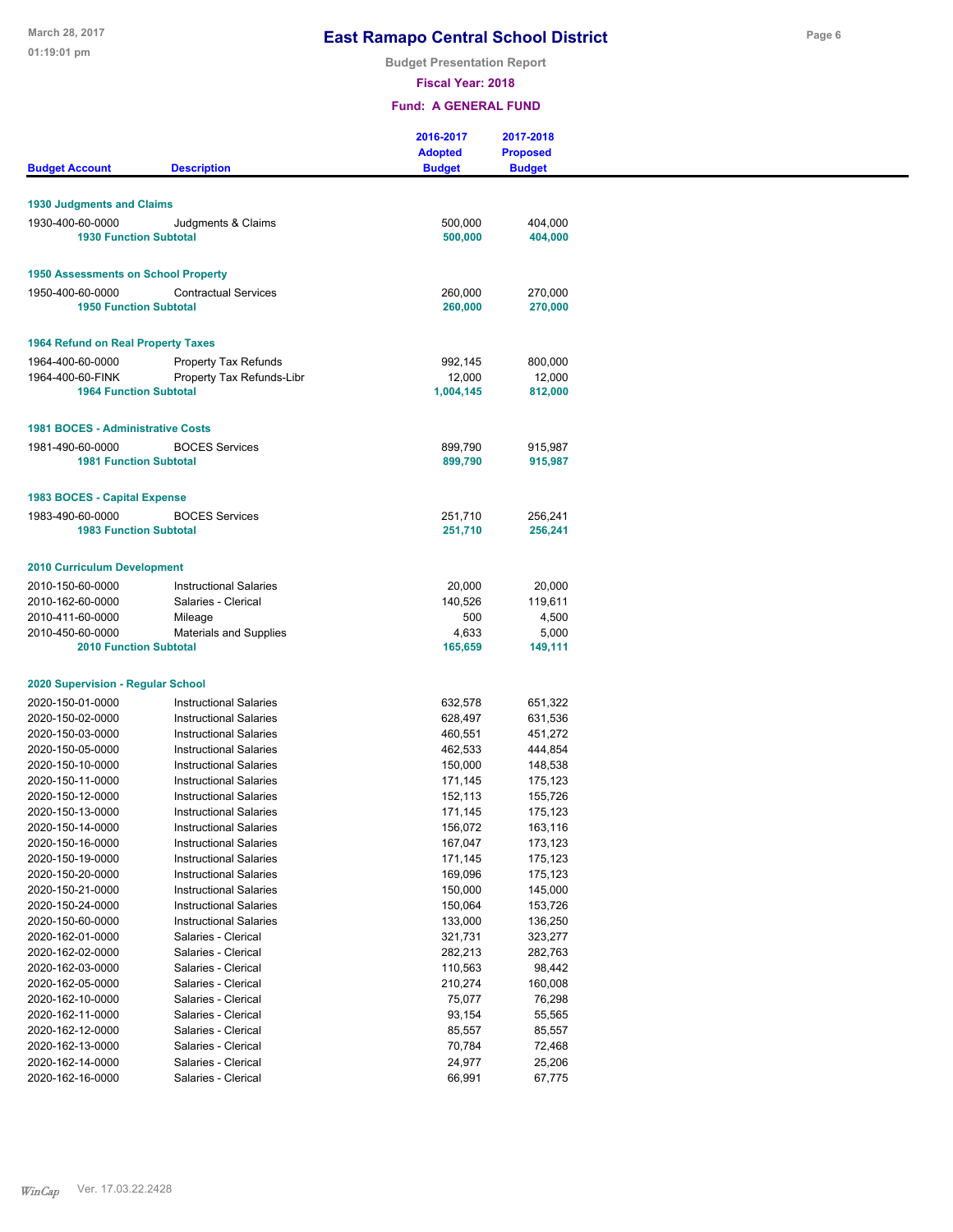**Budget Presentation Report**

### **Fiscal Year: 2018**

|                                         |                               | 2016-2017<br><b>Adopted</b> | 2017-2018<br><b>Proposed</b> |
|-----------------------------------------|-------------------------------|-----------------------------|------------------------------|
| <b>Budget Account</b>                   | <b>Description</b>            | <b>Budget</b>               | <b>Budget</b>                |
| 2020 Supervision - Regular School       |                               |                             |                              |
|                                         |                               |                             |                              |
| 2020-162-19-0000                        | Salaries - Clerical           | 68,579                      | 66,124                       |
| 2020-162-20-0000                        | Salaries - Clerical           | 78,080                      | 80,349                       |
| 2020-162-21-0000                        | Salaries - Clerical           | 86,957                      | 43,587                       |
| 2020-162-24-0000                        | Salaries - Clerical           | 53,164                      | 55,535                       |
| 2020-175-60-0000                        | Salaries - Clerical           | 120,000                     | 120,000                      |
| 2020-200-14-0000                        | Equipment & Other Capital     |                             | 1,000                        |
| 2020-407-01-0000                        | Repair Furniture & Equipt     | 500                         | 500                          |
| 2020-407-03-0000                        | Repair Furniture & Equipt     | 500                         | 500                          |
| 2020-407-16-0000                        | Repair Furniture & Equipt     | 500                         | 500                          |
| 2020-407-60-0000                        | REPAIR FURNITURE AND EQUI     | 500                         | 500                          |
| 2020-408-60-0000                        | Machine & Program Rental      | 78,500                      | 88,161                       |
| 2020-411-01-0000                        | Mileage                       | 100                         | 100                          |
| 2020-411-02-0000                        | Mileage                       | 100                         | 100                          |
| 2020-411-03-0000                        | Mileage                       | 100                         | 100                          |
|                                         |                               |                             |                              |
| 2020-411-05-0000                        | Mileage                       | 100                         | 100                          |
| 2020-411-90-0000                        | Mileage                       | 200                         | 200                          |
| 2020-450-01-0000                        | <b>Materials and Supplies</b> | 1,000                       | 3,152                        |
| 2020-450-02-0000                        | <b>Materials and Supplies</b> | 1,000                       | 2,637                        |
| 2020-450-03-0000                        | <b>Materials and Supplies</b> | 500                         | 500                          |
| 2020-450-05-0000                        | Materials and Supplies        | 500                         | 500                          |
| 2020-450-10-0000                        | <b>Materials and Supplies</b> | 100                         | 100                          |
| 2020-450-11-0000                        | <b>Materials and Supplies</b> | 100                         | 843                          |
| 2020-450-12-0000                        | <b>Materials and Supplies</b> | 135                         | 135                          |
| 2020-450-13-0000                        | <b>Materials and Supplies</b> | 100                         | 100                          |
|                                         |                               | 100                         | 100                          |
| 2020-450-16-0000                        | <b>Materials and Supplies</b> |                             |                              |
| 2020-450-19-0000                        | <b>Materials and Supplies</b> | 100                         | 100                          |
| 2020-450-20-0000                        | <b>Materials and Supplies</b> | 100                         | 100                          |
| 2020-450-21-0000                        | <b>Materials and Supplies</b> | 100                         | 100                          |
| 2020-450-24-0000                        | <b>Materials and Supplies</b> | 100                         | 100                          |
| <b>2020 Function Subtotal</b>           |                               | 5,758,122                   | 5,668,137                    |
|                                         |                               |                             |                              |
| <b>2021 Supervision - District-Wide</b> |                               |                             |                              |
| 2021-150-60-0000                        | <b>Instructional Salaries</b> | 542,207                     | 762,764                      |
| 2021-150-89-0000                        | <b>Instructional Salaries</b> |                             |                              |
|                                         |                               | 30,985                      | 30,985                       |
| 2021-162-90-0000                        | Non-Instr Salary - Cleric     |                             | 71,764                       |
| 2021-162-93-0000                        | Non-Instr Salary - Cleric     | 83,405                      | 72,272                       |
| 2021-162-98-0000                        | Non-Instr Salary - Cleric     | 30,247                      | 30,247                       |
| 2021-400-60-0000                        | <b>Contractual Services</b>   | 78,500                      | 25,000                       |
| 2021-400-89-0000                        | <b>Contractual Services</b>   | 1,000                       | 1,000                        |
| 2021-400-90-0000                        | <b>Contractual Services</b>   | 10,000                      | 5,000                        |
| 2021-400-91-0000                        | <b>Contractual Services</b>   | 500                         | 5,000                        |
| 2021-407-89-0000                        | Repair Furniture & Equipt     | 500                         | 500                          |
| 2021-407-98-0000                        |                               | 500                         | 500                          |
|                                         | Repair Furn & Equipment       |                             |                              |
| 2021-411-89-0000                        | Mileage                       | 75                          | 75                           |
| 2021-411-90-0000                        | Mileage                       | 55                          | 110                          |
| 2021-411-91-0000                        | Mileage                       | 185                         | 110                          |
| 2021-450-89-0000                        | Materials and Supplies        | 914                         | 500                          |
| 2021-450-90-0000                        | <b>Materials and Supplies</b> | 1,000                       | 1,000                        |
| 2021-450-91-0000                        | <b>Materials and Supplies</b> | 500                         | 500                          |
| 2021-450-93-0000                        | <b>Materials and Supplies</b> | 5,000                       | 1,500                        |
| 2021-450-98-0000                        | <b>Materials and Supplies</b> | 1,276                       | 1,250                        |
| <b>2021 Function Subtotal</b>           |                               | 786,849                     | 1,010,077                    |
|                                         |                               |                             |                              |
|                                         |                               |                             |                              |
| 2060 Research, Planning & Evaluation    |                               |                             |                              |
| 2060-400-82-0000                        | <b>Contractual Services</b>   | 1,000                       | 1,000                        |
| 2060-400-90-0000                        | <b>Contractual Services</b>   | 1,000                       | 1,000                        |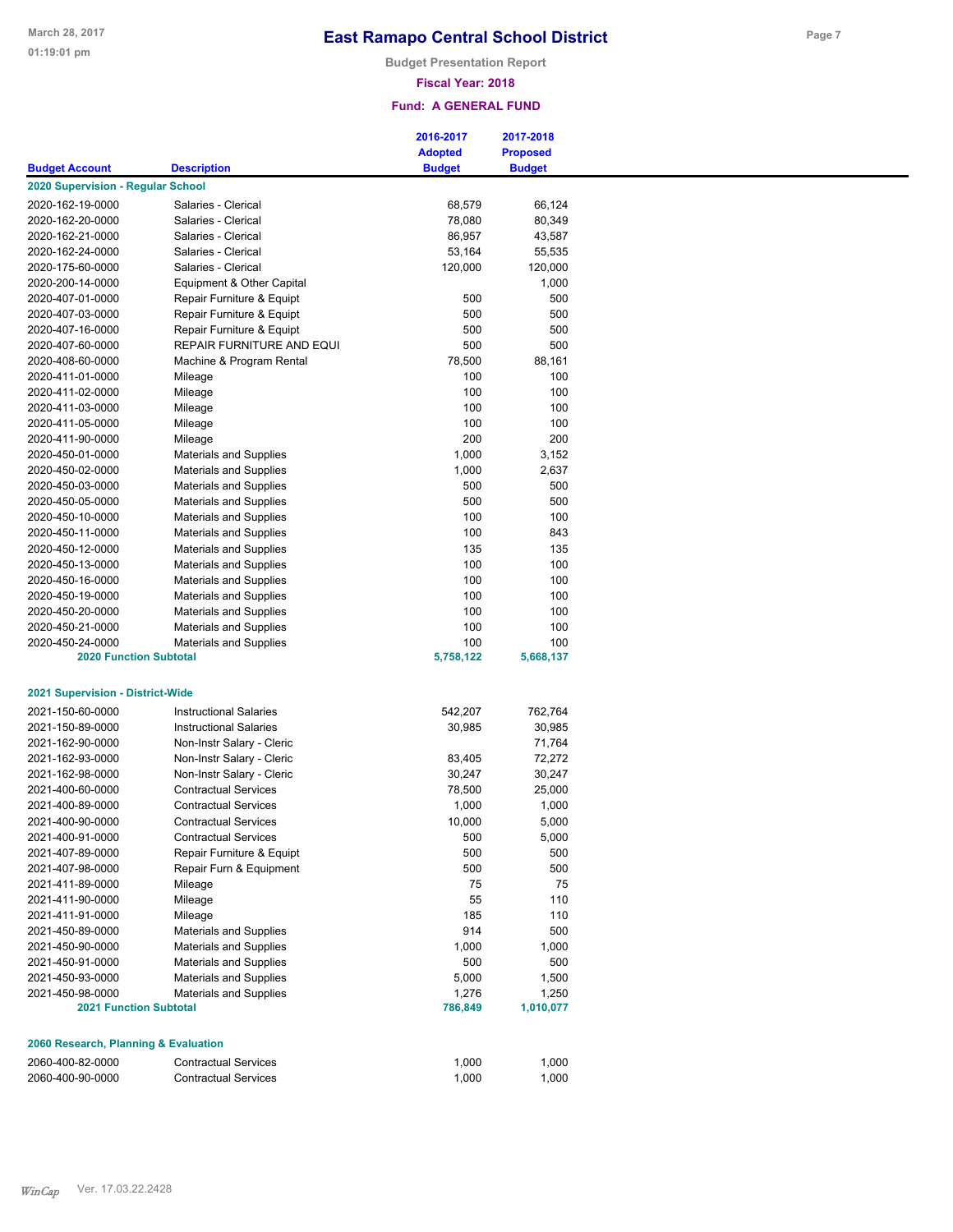**Budget Presentation Report**

### **Fiscal Year: 2018**

|                                                |                               | 2016-2017      | 2017-2018       |
|------------------------------------------------|-------------------------------|----------------|-----------------|
|                                                |                               | <b>Adopted</b> | <b>Proposed</b> |
| <b>Budget Account</b>                          | <b>Description</b>            | <b>Budget</b>  | <b>Budget</b>   |
| 2060 Research, Planning & Evaluation           |                               |                |                 |
| 2060-400-91-0000                               | <b>Contractual Services</b>   | 1,400          | 1,500           |
| 2060-400-93-0000                               | <b>Contractual Services</b>   | 1,000          | 1,000           |
| 2060-442-82-0000                               | <b>Consultant Services</b>    | 500            | 500             |
| 2060-442-91-0000                               | <b>Consultant Services</b>    | 500            | 500             |
| 2060-450-82-0000                               | <b>Materials and Supplies</b> | 735            | 1,000           |
|                                                |                               |                |                 |
| 2060-450-90-0000                               | <b>Materials and Supplies</b> | 1,000          | 1,250           |
| 2060-450-91-0000                               | Materials and Supplies        | 1,450          | 1,250           |
| <b>2060 Function Subtotal</b>                  |                               | 8,585          | 9,000           |
| <b>2070 Inservice Training and Instruction</b> |                               |                |                 |
| 2070-150-01-0000                               | <b>Instructional Salaries</b> | 1,000          | 1,000           |
| 2070-150-02-0000                               | <b>Instructional Salaries</b> | 1,000          | 1,000           |
| 2070-150-03-0000                               | <b>Instructional Salaries</b> | 1,000          | 1,000           |
|                                                |                               |                |                 |
| 2070-150-05-0000                               | <b>Instructional Salaries</b> | 1,000          | 1,000           |
| 2070-150-10-0000                               | <b>Instructional Salaries</b> | 500            | 500             |
| 2070-150-11-0000                               | <b>Instructional Salaries</b> | 500            | 500             |
| 2070-150-12-0000                               | <b>Instructional Salaries</b> | 500            | 500             |
| 2070-150-13-0000                               | <b>Instructional Salaries</b> | 7,640          | 7,640           |
| 2070-150-14-0000                               | <b>Instructional Salaries</b> | 500            | 500             |
| 2070-150-16-0000                               | <b>Instructional Salaries</b> | 500            | 500             |
| 2070-150-19-0000                               | <b>Instructional Salaries</b> | 900            | 900             |
|                                                |                               |                |                 |
| 2070-150-20-0000                               | <b>Instructional Salaries</b> | 5,400          | 5,400           |
| 2070-150-21-0000                               | <b>Instructional Salaries</b> | 500            | 500             |
| 2070-150-24-0000                               | <b>Instructional Salaries</b> | 1,000          | 1,000           |
| 2070-400-01-0000                               | <b>Contractual Services</b>   |                | 1,289           |
| 2070-400-10-0000                               | <b>Contractual Services</b>   |                | 1,839           |
| 2070-400-13-0000                               | <b>Contractual Services</b>   |                | 7,640           |
| 2070-400-19-0000                               | <b>Contractual Services</b>   |                | 2,000           |
| 2070-400-20-0000                               | <b>Contractual Services</b>   |                | 1,700           |
| 2070-400-21-0000                               | <b>Contractual Services</b>   |                | 1,695           |
|                                                |                               |                |                 |
| 2070-400-90-0000                               | <b>Contractual Services</b>   | 1,000          | 1,000           |
| 2070-400-91-0000                               | <b>Contractual Services</b>   | 1,000          | 1,000           |
| 2070-442-90-0000                               | <b>Consultant Services</b>    | 500            | 500             |
| 2070-450-10-0000                               | Materials & Supplies          | 200            | 200             |
| 2070-450-12-0000                               | Materials & Supplies          | 200            | 200             |
| 2070-450-13-0000                               | Materials & Supplies          | 200            | 6,266           |
| 2070-450-19-0000                               | Materials & Supplies          | 200            | 200             |
| 2070-450-20-0000                               | Materials & Supplies          | 219            | 219             |
| 2070-450-21-0000                               | Materials & Supplies          | 200            | 200             |
|                                                |                               |                |                 |
| 2070-450-23-0000                               | Materials & Supplies          | 200            | 200             |
| 2070-450-24-0000                               | Materials & Supplies          | 100            | 100             |
| 2070-450-82-0000                               | Materials & Supplies          | 200            | 200             |
| 2070-450-90-0000                               | <b>Materials and Supplies</b> | 200            | 200             |
| 2070-490-60-0000                               | <b>BOCES Services</b>         | 126,375        | 128,650         |
| <b>2070 Function Subtotal</b>                  |                               | 152,734        | 177,238         |
| 2110 Teaching - Regular School                 |                               |                |                 |
|                                                |                               |                |                 |
| 2110-110-14-0000                               | Kindergarten Teachers         | 1,938,202      |                 |
| 2110-111-14-0000                               | KindergartenTeachersFullK     |                | 1,871,014       |
| 2110-120-10-0000                               | <b>Elementary Teachers</b>    | 2,193,200      | 2,273,592       |
| 2110-120-11-0000                               | <b>Elementary Teachers</b>    | 2,050,740      | 2,061,855       |
| 2110-120-12-0000                               | <b>Elementary Teachers</b>    | 1,846,104      | 2,008,878       |
| 2110-120-13-0000                               | <b>Elementary Teachers</b>    | 1,911,875      | 2,934,976       |
|                                                |                               |                |                 |
| 2110-120-16-0000                               | <b>Elementary Teachers</b>    | 2,385,013      | 2,366,689       |
| 2110-120-19-0000                               | <b>Elementary Teachers</b>    | 1,760,577      | 2,056,137       |
| 2110-120-20-0000                               | <b>Elementary Teachers</b>    | 1,879,597      | 1,938,561       |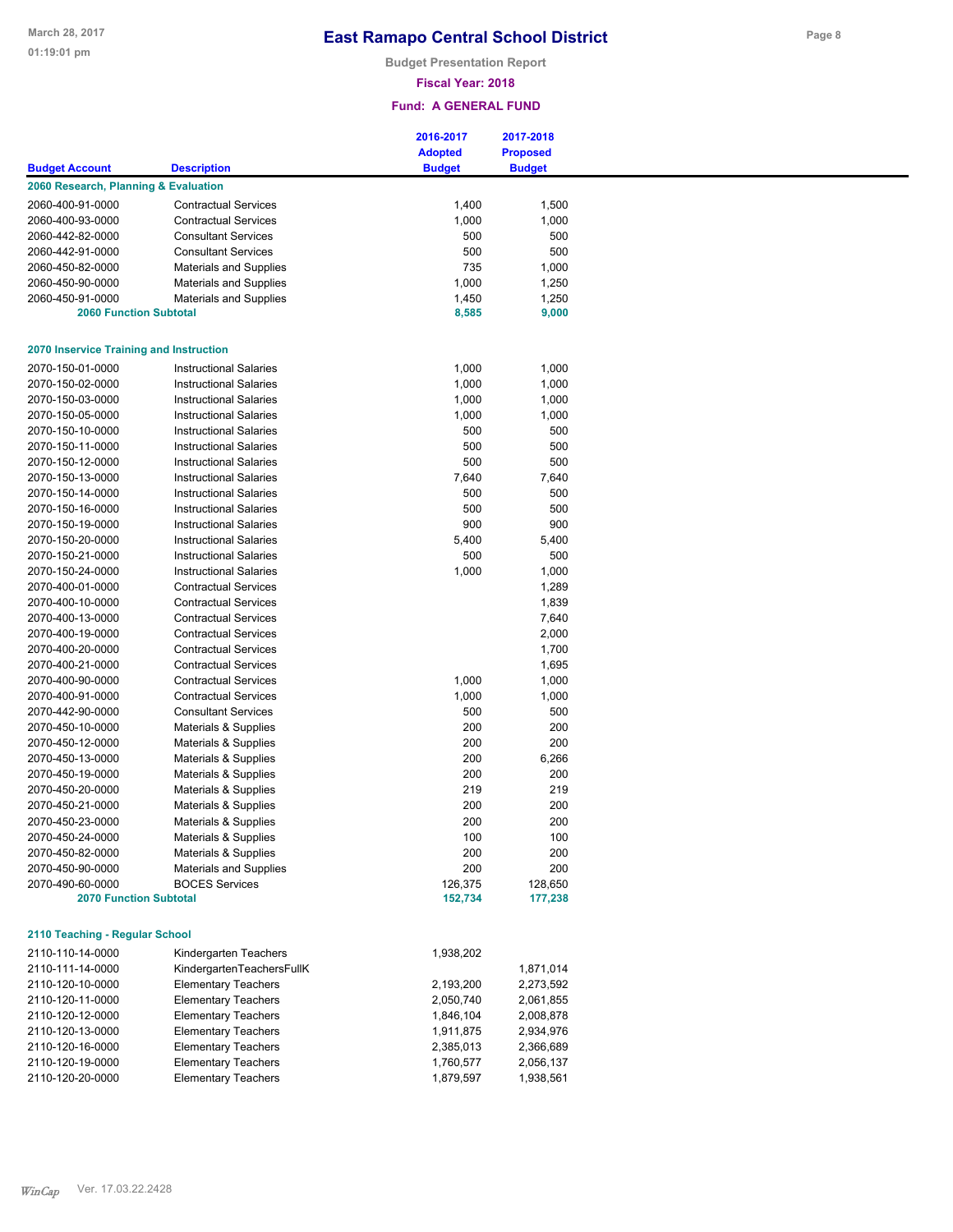**Budget Presentation Report**

### **Fiscal Year: 2018**

|                                |                                  | 2016-2017      | 2017-2018             |
|--------------------------------|----------------------------------|----------------|-----------------------|
|                                |                                  | <b>Adopted</b> | <b>Proposed</b>       |
| <b>Budget Account</b>          | <b>Description</b>               | <b>Budget</b>  | <b>Budget</b>         |
| 2110 Teaching - Regular School |                                  |                |                       |
| 2110-120-21-0000               | <b>Elementary Teachers</b>       | 1,520,656      | 1,804,906             |
| 2110-120-24-0000               | <b>Elementary Teachers</b>       | 1,644,952      | 1,579,775             |
| 2110-120-60-0000               | <b>Elementary Teachers</b>       |                | 425,07                |
| 2110-131-03-0000               | Middle School Teachers           | 3,373,372      | 3,429,61 <del>9</del> |
| 2110-131-05-0000               | Middle School Teachers           | 3,826,658      | 3,066,310             |
| 2110-132-01-0000               | <b>High School Teachers</b>      | 7,444,929      | 7,847,823             |
| 2110-132-02-0000               | <b>High School Teachers</b>      |                |                       |
|                                |                                  | 8,589,538      | 9,321,751             |
| 2110-149-60-0000               | <b>Substitute Teachers</b>       | 1,150,000      | 1,250,000             |
| 2110-152-60-0000               | Salaries, Home Instructio        | 170,000        | 170,000               |
| 2110-160-60-0000               | Non-Instrctnl Sal-Transla        | 40,000         | 57,000                |
| 2110-163-01-0000               | Salaries- Security Guard         | 338,777        | 374,739               |
| 2110-163-02-0000               | Salaries- Security Guard         | 425,117        | 351,304               |
| 2110-163-03-0000               | Salaries- Security Guard         | 206,943        | 206,598               |
| 2110-163-05-0000               | Salaries- Security Guard         | 182,304        | 142,024               |
| 2110-163-13-0000               | Salaries- Security Guard         |                | 27,342                |
| 2110-163-60-0000               | Salaries- Security Guard         | 91,375         | 91,375                |
| 2110-400-60-0000               | <b>Contractual Services</b>      |                | 446,155               |
| 2110-400-90-0000               | <b>Contractual Services</b>      | 1,010          | 1,100                 |
| 2110-400-91-0000               | <b>Contractual Services</b>      | 5,500          | 5,500                 |
| 2110-400-95-0000               | <b>Contractual Services</b>      | 100,000        | 100,000               |
| 2110-405-01-0000               | Dist-Wide Contracted Serv        | 3,553          | 3,553                 |
| 2110-405-02-0000               | Dist-Wide Contracted Serv        | 4,698          | 4,698                 |
| 2110-405-03-0000               | Dist-Wide Contracted Serv        | 5,000          | 5,000                 |
| 2110-405-05-0000               | Dist-Wide Contracted Serv        | 1,636          | 1,636                 |
| 2110-407-01-0000               | Repair Furniture & Equipt        | 2,500          | 2,500                 |
| 2110-407-02-0000               | Repair Furniture & Equipt        | 2,800          | 2,800                 |
| 2110-407-03-0000               | Repair Furniture & Equipt        | 500            | 500                   |
| 2110-407-05-0000               | Repair Furniture & Equipt        | 500            | 800                   |
| 2110-407-90-0000               | Repair Furniture & Equipt        | 1,000          | 1,000                 |
| 2110-407-95-0000               |                                  | 10,000         | 10,000                |
|                                | Repair Furniture & Equipt        |                |                       |
| 2110-407-96-0000               | Repair Furniture & Equipt        | 10,000         | 10,000                |
| 2110-408-60-0000               | Machine & Program Rental         | 119,000        | 119,000               |
| 2110-409-01-0000               | <b>Graduation Expenses</b>       | 8,650          | 10,823                |
| 2110-409-02-0000               | <b>Graduation Expenses</b>       | 14,054         | 15,491                |
| 2110-409-03-0000               | <b>Graduation Expenses</b>       | 1,600          | 1,600                 |
| 2110-409-05-0000               | <b>Graduation Expenses</b>       | 2,772          | 3,050                 |
| 2110-409-90-0000               | <b>Graduation Expenses</b>       | 4,700          | 7,100                 |
| 2110-411-90-0000               | Mileage                          | 3,700          | 3,700                 |
| 2110-411-91-0000               | Mileage                          | 150            | 150                   |
| 2110-449-60-0000               | <b>Tuition - Other Districts</b> | 621,910        | 475,000               |
| 2110-450-01-0000               | Materials and Supplies           | 25,851         | 28,000                |
| 2110-450-02-0000               | <b>Materials and Supplies</b>    | 27,410         | 41,378                |
| 2110-450-03-0000               | Materials and Supplies           | 17,671         | 18,000                |
| 2110-450-05-0000               | <b>Materials and Supplies</b>    | 17,800         | 17,000                |
| 2110-450-10-0000               | <b>Materials and Supplies</b>    | 7,148          | 12,687                |
| 2110-450-11-0000               | Materials and Supplies           | 7,471          | 10,300                |
| 2110-450-12-0000               | <b>Materials and Supplies</b>    | 6,832          | 8,000                 |
| 2110-450-13-0000               | Materials and Supplies           | 22,974         | 25,000                |
| 2110-450-14-0000               |                                  |                |                       |
|                                | Materials and Supplies           | 58,810         | 15,00                 |
| 2110-450-16-0000               | <b>Materials and Supplies</b>    | 9,500          | 13,506                |
| 2110-450-19-0000               | <b>Materials and Supplies</b>    | 9,500          | 14,372                |
| 2110-450-20-0000               | <b>Materials and Supplies</b>    | 5,515          | 6,000                 |
| 2110-450-21-0000               | Materials and Supplies           | 4,367          | 4,500                 |
| 2110-450-24-0000               | <b>Materials and Supplies</b>    | 9,300          | 9,800                 |
| 2110-450-87-0000               | <b>Materials and Supplies</b>    | 8,500          | 8,500                 |
| 2110-450-90-0000               | Materials and Supplies           | 7,450          | 7,450                 |
| 2110-450-91-0000               | Materials and Supplies           | 7,050          | 7,050                 |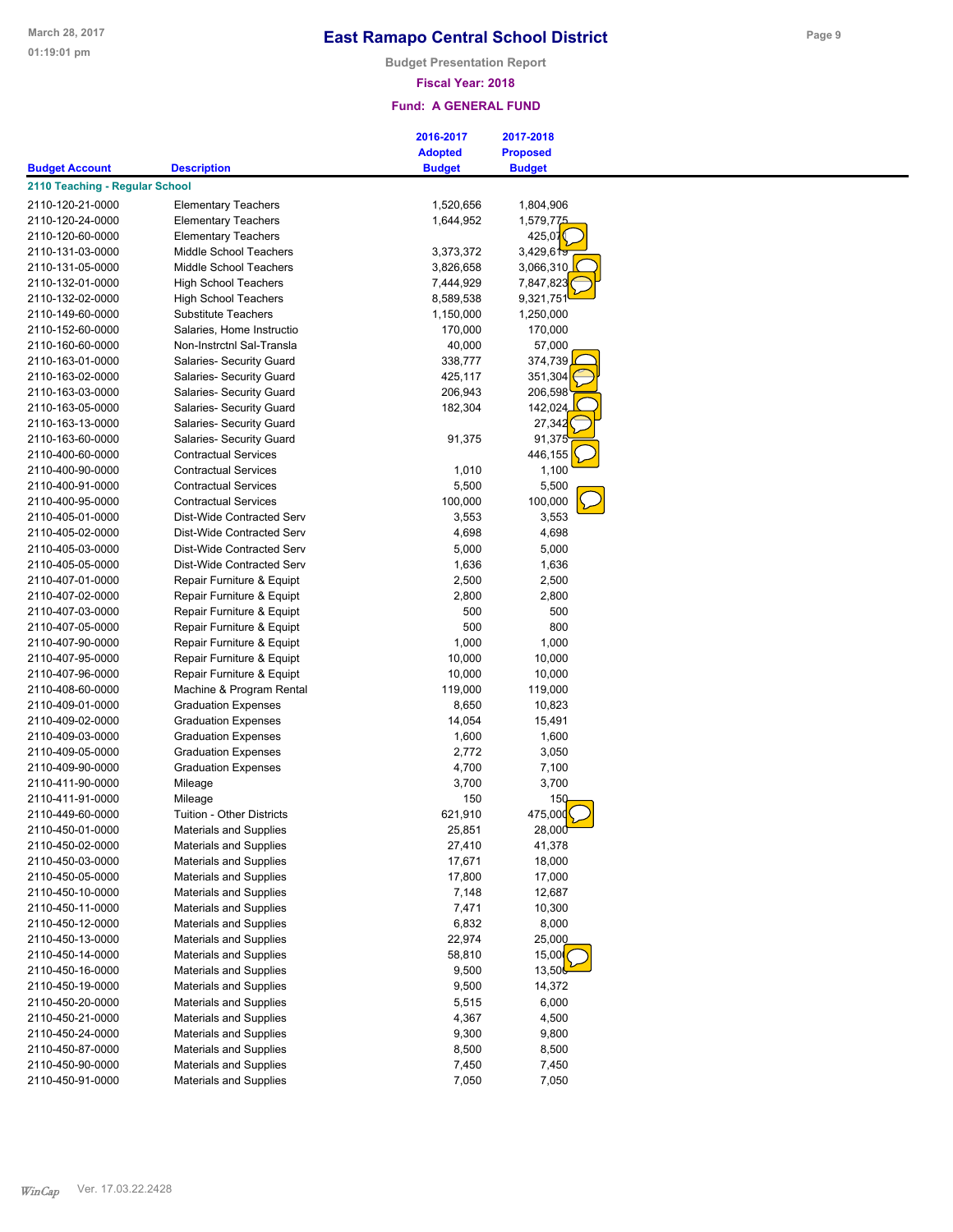**Budget Presentation Report**

#### **Fiscal Year: 2018**

### **Fund: A GENERAL FUND**

|                                          |                                  | 2016-2017      | 2017-2018       |  |
|------------------------------------------|----------------------------------|----------------|-----------------|--|
|                                          |                                  | <b>Adopted</b> | <b>Proposed</b> |  |
| <b>Budget Account</b>                    | <b>Description</b>               | <b>Budget</b>  | <b>Budget</b>   |  |
| 2110 Teaching - Regular School           |                                  |                |                 |  |
| 2110-450-95-0000                         | Materials & Supplies             | 10,000         | 10,000          |  |
| 2110-450-96-0000                         | Materials & Supplies             | 10,000         | 10,000          |  |
| 2110-456-90-0000                         | <b>Security Supplies</b>         | 3,000          | 3,000           |  |
| 2110-473-60-0000                         | <b>Payment Charter School</b>    |                | 16,555          |  |
| 2110-480-46-0000                         | <b>Textbooks and Workbooks</b>   | 1,460,562      | 1,585,681       |  |
| 2110-480-90-0000                         | <b>Textbooks and Workbooks</b>   | 225,427        | 226,534         |  |
| 2110-480-91-0000                         | <b>Textbooks &amp; Workbooks</b> | 286,997        | 287,871         |  |
| 2110-490-60-0000                         | <b>BOCES Services</b>            | 635,874        | 647,320         |  |
| 2110-163-01-OVER                         | Salaries- Security Guard         | 20,000         | 20,500          |  |
| 2110-163-02-OVER                         | Salaries- Security Guard         | 20,000         | 20,500          |  |
| 2110-163-03-OVER                         | Salaries- Security Guard         | 10,000         | 10,250          |  |
| 2110-163-05-OVER                         |                                  | 10,000         | 10,250          |  |
| <b>2110 Function Subtotal</b>            | Salaries- Security Guard         | 48,840,171     | 51,983,493      |  |
|                                          |                                  |                |                 |  |
| 2250 Program for Students with Disabilit |                                  |                |                 |  |
| 2250-111-60-0000                         | KindergartenTeachersFullK        | 229,875        | 237,172         |  |
| 2250-120-60-0000                         | <b>Elementary Teachers</b>       | 7,134,946      | 7,037,650       |  |
| 2250-131-60-0000                         | Middle School Teachers           | 2,683,089      | 2,216,674       |  |
| 2250-132-60-0000                         | <b>High School Teachers</b>      | 3,909,702      | 3,882,354       |  |
| 2250-133-60-0000                         | <b>Teaching Assistants</b>       | 3,671,002      | 3,724,952       |  |
| 2250-150-60-0000                         | <b>Instructional Salaries</b>    | 772,004        | 708,532         |  |
| 2250-160-60-0000                         | Non-Instructional Salarie        | 74,732         | 74,732          |  |
| 2250-170-60-0000                         | Non-Instr Sals - COTAs           | 654,624        | 751,401         |  |
| 2250-179-60-0000                         | Non-Instr Sals - Aides           | 1,567,827      | 1,287,760       |  |
|                                          |                                  |                |                 |  |
| 2250-200-60-0000                         | Equipment & Other Capital        | 11,206         | 11,250          |  |
| 2250-400-60-0000                         | <b>Contractual Services</b>      | 400,000        | 400,000         |  |
| 2250-401-60-0000                         | Impartial Hearing Officer        | 45,025         | 40,000          |  |
| 2250-410-60-0000                         | <b>Testing &amp; Analysis</b>    | 1,000          | 1,000           |  |
| 2250-411-60-0000                         | Mileage                          | 6,200          | 6,200           |  |
| 2250-449-60-0000                         | <b>Tuition - Private Schools</b> | 2,770,958      | 2,795,000       |  |
| 2250-450-60-0000                         | <b>Materials and Supplies</b>    | 220,000        | 220,000         |  |
| 2250-471-60-0000                         | Tuition - Other Districts        | 4,803,435      | 4,592,389       |  |
| 2250-490-60-0000                         | <b>BOCES Services</b>            | 13,069,763     | 12,803,784      |  |
| 2250-449-60-SETL                         | TuitioPrivateSchools-Setl        | 600,000        | 600,000         |  |
| <b>2250 Function Subtotal</b>            |                                  | 42,625,388     | 41,390,850      |  |
| <b>2270 Pupils with Special Needs</b>    |                                  |                |                 |  |
| 2270-111-14-0000                         | Kindergarten TeachersFull        | 386,513        | 214,463         |  |
| 2270-120-10-0000                         | <b>Elementary Teachers</b>       | 263,001        | 250,871         |  |
| 2270-120-11-0000                         | <b>Elementary Teachers</b>       | 366,067        | 236,040         |  |
| 2270-120-12-0000                         | <b>Elementary Teachers</b>       | 102,850        | 261,241         |  |
| 2270-120-13-0000                         | <b>Elementary Teachers</b>       | 73,924         | 107,624         |  |
| 2270-120-16-0000                         | <b>Elementary Teachers</b>       | 295,931        | 302,654         |  |
| 2270-120-19-0000                         | <b>Elementary Teachers</b>       | 239,973        | 315,611         |  |
|                                          | <b>Elementary Teachers</b>       |                |                 |  |
| 2270-120-20-0000<br>2270-120-21-0000     |                                  | 167,875        | 104,352         |  |
|                                          | <b>Elementary Teachers</b>       | 127,709        | 127,709         |  |
| 2270-120-24-0000                         | <b>Elementary Teachers</b>       | 185,687        | 199,882         |  |
| 2270-131-03-0000                         | Middle School Teachers           | 251,767        | 251,767         |  |
| 2270-131-05-0000                         | Middle School Teachers           | 124,455        | 279,655         |  |
| 2270-132-01-0000                         | <b>High School Teachers</b>      | 603,075        | 917,845         |  |
| 2270-132-02-0000                         | <b>High School Teachers</b>      | 800,209        | 763,234         |  |
| 2270-160-60-0000                         | Non-Instructional Salarie        | 82,366         | 82,366          |  |
| <b>2270 Function Subtotal</b>            |                                  | 4,071,402      | 4,415,314       |  |

**2280 Occupational Education 9-12**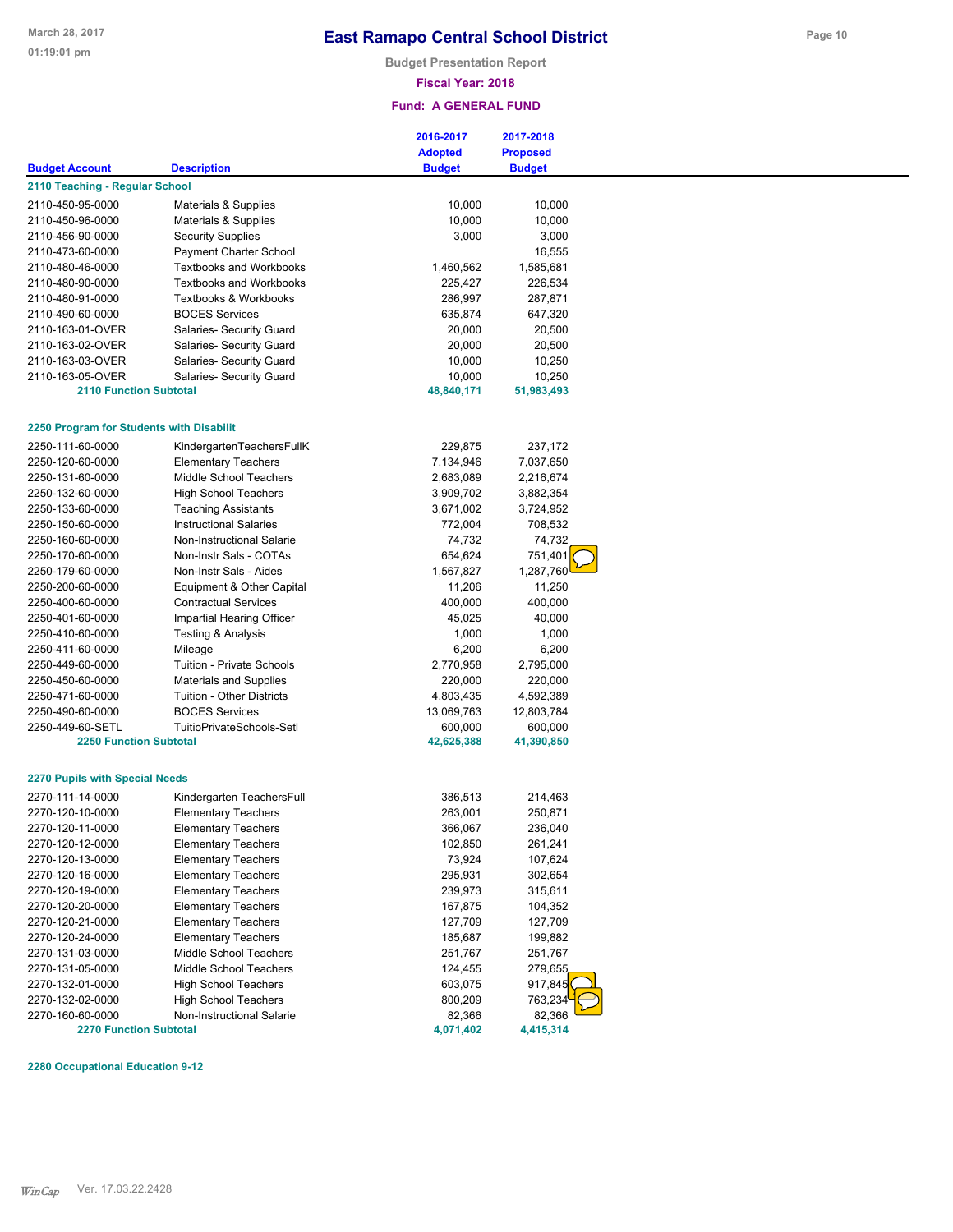**Budget Presentation Report**

**Page 11**

**Fiscal Year: 2018**

| <b>Budget Account</b>                | <b>Description</b>           | 2016-2017<br><b>Adopted</b><br><b>Budget</b> | 2017-2018<br><b>Proposed</b><br><b>Budget</b> |
|--------------------------------------|------------------------------|----------------------------------------------|-----------------------------------------------|
| 2280 Occupational Education 9-12     |                              |                                              |                                               |
|                                      |                              |                                              |                                               |
| 2280-490-60-0000                     | <b>BOCES Services</b>        | 309,973                                      | 324,629                                       |
| <b>2280 Function Subtotal</b>        |                              | 309,973                                      | 324,629                                       |
|                                      |                              |                                              |                                               |
| 2335 Teaching - Summer School        |                              |                                              |                                               |
| 2335-490-60-0000                     | <b>BOCES Services</b>        | 35,830                                       | 36,475                                        |
| <b>2335 Function Subtotal</b>        |                              | 35,830                                       | 36,475                                        |
|                                      |                              |                                              |                                               |
| 2610 School Library and Audio/Visual |                              |                                              |                                               |
| 2610-150-01-0000                     | Instruct Sals - Librarian    | 122,641                                      | 122,635                                       |
| 2610-150-02-0000                     | Instruct Sals - Librarian    |                                              | 124,636                                       |
| 2610-150-03-0000                     | Instruct Sals - Librarian    | 116,760                                      | 120,412                                       |
| 2610-150-05-0000                     | Instruct Sals - Librarian    | 135,007                                      | 135,007                                       |
| 2610-177-01-0000                     | Aides and Technicians        | 27,463                                       | 22,000                                        |
| 2610-177-02-0000                     | Aides and Technicians        | 27,463                                       | 22,000                                        |
| 2610-407-01-0000                     | Repair Furniture & Equipt    | 1,000                                        | 1,000                                         |
| 2610-407-02-0000                     | Repair Furniture & Equipt    | 500                                          | 500                                           |
| 2610-407-90-0000                     | Repair Books & Equipt        | 1,000                                        | 1,000                                         |
| 2610-407-91-0000                     | Repair Books & Equipt        | 1,750                                        | 1,750                                         |
|                                      |                              | 500                                          | 500                                           |
| 2610-451-02-0000                     | Library Supplies             |                                              | 400                                           |
| 2610-451-03-0000                     | <b>Library Supplies</b>      | 400                                          |                                               |
| 2610-451-05-0000                     | <b>Library Supplies</b>      | 400                                          | 400                                           |
| 2610-451-10-0000                     | <b>Library Supplies</b>      | 100                                          | 100                                           |
| 2610-451-11-0000                     | <b>Library Supplies</b>      | 100                                          | 200                                           |
| 2610-451-12-0000                     | <b>Library Supplies</b>      | 100                                          | 100                                           |
| 2610-451-13-0000                     | Library Supplies             | 100                                          | 100                                           |
| 2610-451-14-0000                     | <b>Library Supplies</b>      | 100                                          | 100                                           |
| 2610-451-16-0000                     | <b>Library Supplies</b>      | 100                                          | 300                                           |
| 2610-451-19-0000                     | Library Supplies             | 100                                          | 100                                           |
| 2610-451-20-0000                     | <b>Library Supplies</b>      | 100                                          | 100                                           |
| 2610-451-21-0000                     | <b>Library Supplies</b>      | 100                                          | 100                                           |
| 2610-451-24-0000                     | <b>Library Supplies</b>      | 334                                          | 334                                           |
| 2610-451-89-0000                     | <b>Library Supplies</b>      | 200                                          | 200                                           |
| 2610-455-01-0000                     | <b>Audio-Visual Supplies</b> | 3,000                                        | 3,000                                         |
| 2610-455-02-0000                     | Audio-Visual Supplies        | 3,000                                        | 3,000                                         |
| 2610-455-03-0000                     | Audio-Visual Supplies        | 770                                          | 770                                           |
| 2610-455-05-0000                     | <b>Audio-Visual Supplies</b> | 770                                          | 770                                           |
| 2610-455-10-0000                     | Audio-Visual Supplies        | 500                                          | 500                                           |
| 2610-455-11-0000                     | Audio-Visual Supplies        | 500                                          | 500                                           |
| 2610-455-12-0000                     | <b>Audio-Visual Supplies</b> | 500                                          | 500                                           |
| 2610-455-13-0000                     | Audio-Visual Supplies        | 500                                          | 500                                           |
| 2610-455-14-0000                     | <b>Audio-Visual Supplies</b> | 500                                          | 500                                           |
| 2610-455-16-0000                     | Audio-Visual Supplies        | 500                                          | 500                                           |
| 2610-455-19-0000                     | Audio-Visual Supplies        | 500                                          | 500                                           |
| 2610-455-20-0000                     | Audio-Visual Supplies        | 500                                          | 500                                           |
| 2610-455-21-0000                     | Audio-Visual Supplies        | 500                                          | 500                                           |
| 2610-455-24-0000                     | <b>Audio-Visual Supplies</b> | 500                                          | 500                                           |
| 2610-460-01-0000                     | Library Books - Aidable      | 14,994                                       | 14,984                                        |
| 2610-460-02-0000                     | Library Books - Aidable      | 15,888                                       | 15,888                                        |
| 2610-460-03-0000                     | Library Books - Aidable      | 3,419                                        | 3,419                                         |
| 2610-460-05-0000                     |                              |                                              | 4,500                                         |
|                                      | Library Books - Aidable      | 4,500                                        | 5,210                                         |
| 2610-460-10-0000<br>2610-460-11-0000 | Library Books - Aidable      | 5,210                                        |                                               |
|                                      | Library Books - Aidable      | 2,913                                        | 2,913                                         |
| 2610-460-12-0000                     | Library Books - Aidable      | 2,988                                        | 2,988                                         |
| 2610-460-13-0000                     | Library Books - Aidable      | 8,260                                        | 8,260                                         |
| 2610-460-14-0000                     | Library Books - Aidable      | 4,625                                        | 4,625                                         |
| 2610-460-16-0000                     | Library Books - Aidable      | 3,350                                        | 3,350                                         |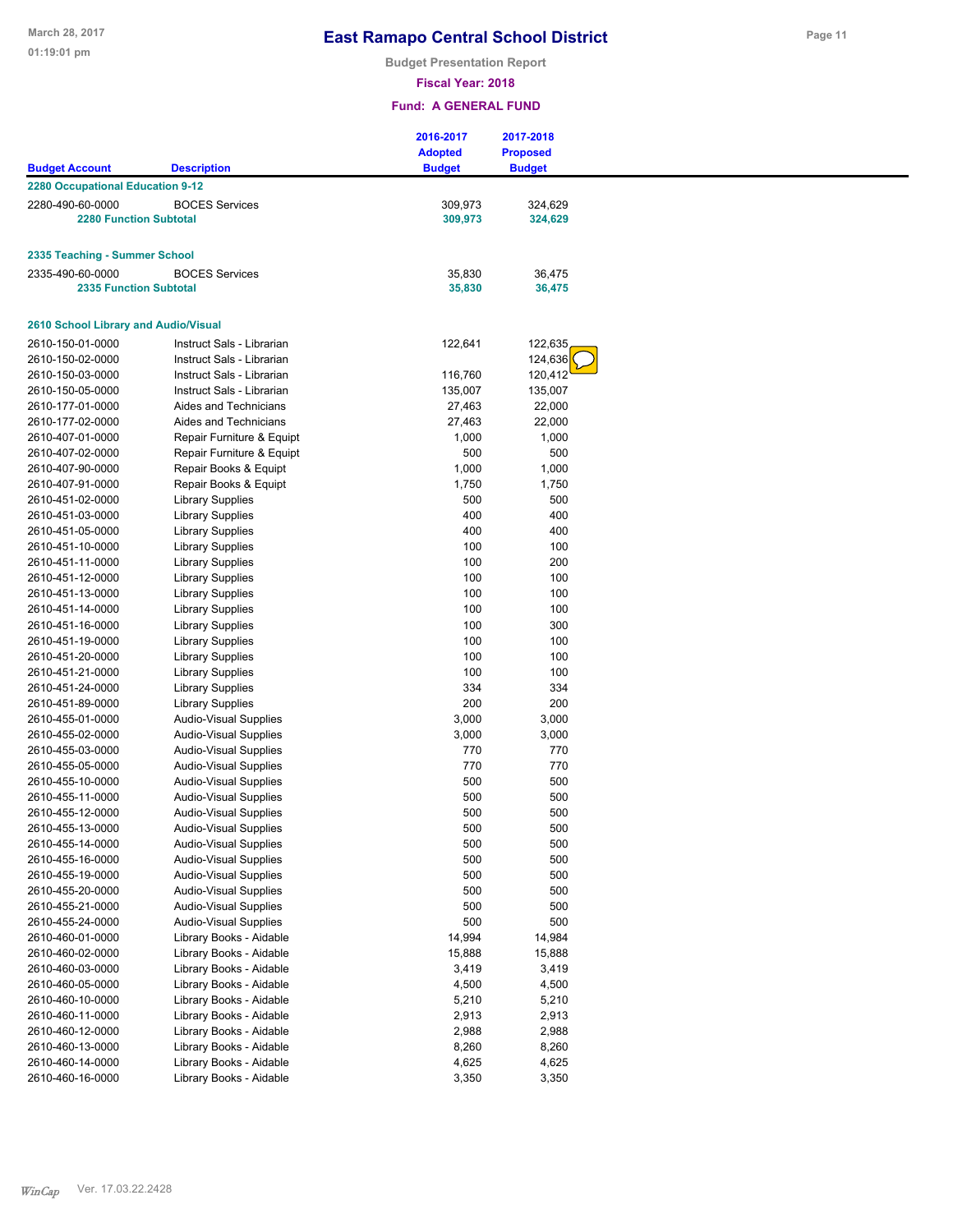**Budget Presentation Report**

### **Fiscal Year: 2018**

| <b>Adopted</b><br><b>Proposed</b><br><b>Budget</b><br><b>Budget</b><br><b>Description</b><br><b>2610 School Library and Audio/Visual</b><br>Library Books - Aidable<br>7,608<br>7,608<br>6,700<br>9,850<br>Library Books - Aidable<br>Library Books - Aidable<br>2610-460-21-0000<br>5,862<br>5,862<br>2610-460-24-0000<br>Library Books - Aidable<br>4,139<br>5,500<br>156,706<br>170,138<br>2610-460-46-0000<br>Library Books - Aidable<br>831,609<br><b>2610 Function Subtotal</b><br>696,020<br><b>2630 Computer Assisted Instruction</b><br>2630-200-01-0000<br>7,500<br>7,500<br>Equipment & Other Capital<br>7,500<br>2630-200-02-0000<br>Equipment & Other Capital<br>7,500<br>Equipment & Other Capital<br>1,400<br>1,400<br>Equipment & Other Capital<br>1,400<br>1,400<br>Equipment & Other Capital<br>1,400<br>1,400<br>Equipment & Other Capital<br>1,400<br>1,400<br>Equipment & Other Capital<br>1,400<br>1,400<br>Equipment & Other Capital<br>1,300<br>1,300<br>Equipment & Other Capital<br>1,000<br>1,000<br>Equipment & Other Capital<br>1,300<br>1,300<br>Equipment & Other Capital<br>1,900<br>1,900<br>Equipment & Other Capital<br>1,500<br>1,500<br>1,700<br>1,700<br>2630-200-21-0000<br>Equipment & Other Capital<br>1,400<br>1,400<br>2630-200-24-0000<br>Equipment & Other Capital<br>220,029<br>2630-200-46-0000<br>Equipment & Other Capital<br>178,997<br>18,489<br>2630-200-90-0000<br>Equipment & Other Capital<br>18,489<br>2630-200-91-0000<br>Equipment & Other Capital<br>23,532<br>23,532<br>5,077<br>5,100<br>2630-450-60-0000<br>Materials & Supplies<br>407,785<br>375,543<br>2630-460-46-0000<br>Software - Aidable<br>130,236<br>132,048<br>Software - Aidable<br>2630-460-60-0000<br>2630-490-60-0000<br><b>BOCES Services</b><br>1,700,103<br>2,037,155<br><b>2630 Function Subtotal</b><br>2,464,077<br>2,876,238<br><b>2805 Attendance Services</b><br><b>Instructional Salaries</b><br>128,000<br>124,058<br>500<br>500<br>Mileage<br>300<br>300<br>Materials and Supplies<br><b>2805 Function Subtotal</b><br>128,800<br>124,858<br><b>2810 Guidance Services</b><br>615,878<br>2810-150-01-0000<br><b>Instructional Salaries</b><br>581,417<br>2810-150-02-0000<br><b>Instructional Salaries</b><br>549,500<br>567,272<br>239,833<br>243,337<br>2810-150-03-0000<br><b>Instructional Salaries</b><br>242,204<br>2810-150-05-0000<br><b>Instructional Salaries</b><br>277,208<br>48,707<br>2810-150-13-0000<br><b>Instructional Salaries</b><br>47,105<br>110,150<br>112,966<br>Salaries - Clerical<br>Salaries - Clerical<br>182,390<br>183,655<br>Salaries - Clerical<br>92,247<br>89,144<br>59,393<br>59,393<br>Salaries - Clerical<br><b>Contractual Services</b><br>650<br>650<br><b>Contractual Services</b><br>650<br>650<br>500<br>500<br>Repair Furniture & Equipt<br>100<br>100<br>Mileage<br>100<br>100<br>Mileage<br>100<br>Mileage<br>100<br>75<br>75<br>2810-411-05-0000<br>Mileage |                       |                               | 2016-2017 | 2017-2018 |  |
|-----------------------------------------------------------------------------------------------------------------------------------------------------------------------------------------------------------------------------------------------------------------------------------------------------------------------------------------------------------------------------------------------------------------------------------------------------------------------------------------------------------------------------------------------------------------------------------------------------------------------------------------------------------------------------------------------------------------------------------------------------------------------------------------------------------------------------------------------------------------------------------------------------------------------------------------------------------------------------------------------------------------------------------------------------------------------------------------------------------------------------------------------------------------------------------------------------------------------------------------------------------------------------------------------------------------------------------------------------------------------------------------------------------------------------------------------------------------------------------------------------------------------------------------------------------------------------------------------------------------------------------------------------------------------------------------------------------------------------------------------------------------------------------------------------------------------------------------------------------------------------------------------------------------------------------------------------------------------------------------------------------------------------------------------------------------------------------------------------------------------------------------------------------------------------------------------------------------------------------------------------------------------------------------------------------------------------------------------------------------------------------------------------------------------------------------------------------------------------------------------------------------------------------------------------------------------------------------------------------------------------------------------------------------------------------------------------------------------------------------------------------------------------------------------------------------------------------------------------------------------------------------------------------------------------------------------------|-----------------------|-------------------------------|-----------|-----------|--|
|                                                                                                                                                                                                                                                                                                                                                                                                                                                                                                                                                                                                                                                                                                                                                                                                                                                                                                                                                                                                                                                                                                                                                                                                                                                                                                                                                                                                                                                                                                                                                                                                                                                                                                                                                                                                                                                                                                                                                                                                                                                                                                                                                                                                                                                                                                                                                                                                                                                                                                                                                                                                                                                                                                                                                                                                                                                                                                                                                     |                       |                               |           |           |  |
|                                                                                                                                                                                                                                                                                                                                                                                                                                                                                                                                                                                                                                                                                                                                                                                                                                                                                                                                                                                                                                                                                                                                                                                                                                                                                                                                                                                                                                                                                                                                                                                                                                                                                                                                                                                                                                                                                                                                                                                                                                                                                                                                                                                                                                                                                                                                                                                                                                                                                                                                                                                                                                                                                                                                                                                                                                                                                                                                                     | <b>Budget Account</b> |                               |           |           |  |
|                                                                                                                                                                                                                                                                                                                                                                                                                                                                                                                                                                                                                                                                                                                                                                                                                                                                                                                                                                                                                                                                                                                                                                                                                                                                                                                                                                                                                                                                                                                                                                                                                                                                                                                                                                                                                                                                                                                                                                                                                                                                                                                                                                                                                                                                                                                                                                                                                                                                                                                                                                                                                                                                                                                                                                                                                                                                                                                                                     |                       |                               |           |           |  |
|                                                                                                                                                                                                                                                                                                                                                                                                                                                                                                                                                                                                                                                                                                                                                                                                                                                                                                                                                                                                                                                                                                                                                                                                                                                                                                                                                                                                                                                                                                                                                                                                                                                                                                                                                                                                                                                                                                                                                                                                                                                                                                                                                                                                                                                                                                                                                                                                                                                                                                                                                                                                                                                                                                                                                                                                                                                                                                                                                     | 2610-460-19-0000      |                               |           |           |  |
|                                                                                                                                                                                                                                                                                                                                                                                                                                                                                                                                                                                                                                                                                                                                                                                                                                                                                                                                                                                                                                                                                                                                                                                                                                                                                                                                                                                                                                                                                                                                                                                                                                                                                                                                                                                                                                                                                                                                                                                                                                                                                                                                                                                                                                                                                                                                                                                                                                                                                                                                                                                                                                                                                                                                                                                                                                                                                                                                                     | 2610-460-20-0000      |                               |           |           |  |
|                                                                                                                                                                                                                                                                                                                                                                                                                                                                                                                                                                                                                                                                                                                                                                                                                                                                                                                                                                                                                                                                                                                                                                                                                                                                                                                                                                                                                                                                                                                                                                                                                                                                                                                                                                                                                                                                                                                                                                                                                                                                                                                                                                                                                                                                                                                                                                                                                                                                                                                                                                                                                                                                                                                                                                                                                                                                                                                                                     |                       |                               |           |           |  |
|                                                                                                                                                                                                                                                                                                                                                                                                                                                                                                                                                                                                                                                                                                                                                                                                                                                                                                                                                                                                                                                                                                                                                                                                                                                                                                                                                                                                                                                                                                                                                                                                                                                                                                                                                                                                                                                                                                                                                                                                                                                                                                                                                                                                                                                                                                                                                                                                                                                                                                                                                                                                                                                                                                                                                                                                                                                                                                                                                     |                       |                               |           |           |  |
|                                                                                                                                                                                                                                                                                                                                                                                                                                                                                                                                                                                                                                                                                                                                                                                                                                                                                                                                                                                                                                                                                                                                                                                                                                                                                                                                                                                                                                                                                                                                                                                                                                                                                                                                                                                                                                                                                                                                                                                                                                                                                                                                                                                                                                                                                                                                                                                                                                                                                                                                                                                                                                                                                                                                                                                                                                                                                                                                                     |                       |                               |           |           |  |
|                                                                                                                                                                                                                                                                                                                                                                                                                                                                                                                                                                                                                                                                                                                                                                                                                                                                                                                                                                                                                                                                                                                                                                                                                                                                                                                                                                                                                                                                                                                                                                                                                                                                                                                                                                                                                                                                                                                                                                                                                                                                                                                                                                                                                                                                                                                                                                                                                                                                                                                                                                                                                                                                                                                                                                                                                                                                                                                                                     |                       |                               |           |           |  |
|                                                                                                                                                                                                                                                                                                                                                                                                                                                                                                                                                                                                                                                                                                                                                                                                                                                                                                                                                                                                                                                                                                                                                                                                                                                                                                                                                                                                                                                                                                                                                                                                                                                                                                                                                                                                                                                                                                                                                                                                                                                                                                                                                                                                                                                                                                                                                                                                                                                                                                                                                                                                                                                                                                                                                                                                                                                                                                                                                     |                       |                               |           |           |  |
|                                                                                                                                                                                                                                                                                                                                                                                                                                                                                                                                                                                                                                                                                                                                                                                                                                                                                                                                                                                                                                                                                                                                                                                                                                                                                                                                                                                                                                                                                                                                                                                                                                                                                                                                                                                                                                                                                                                                                                                                                                                                                                                                                                                                                                                                                                                                                                                                                                                                                                                                                                                                                                                                                                                                                                                                                                                                                                                                                     |                       |                               |           |           |  |
|                                                                                                                                                                                                                                                                                                                                                                                                                                                                                                                                                                                                                                                                                                                                                                                                                                                                                                                                                                                                                                                                                                                                                                                                                                                                                                                                                                                                                                                                                                                                                                                                                                                                                                                                                                                                                                                                                                                                                                                                                                                                                                                                                                                                                                                                                                                                                                                                                                                                                                                                                                                                                                                                                                                                                                                                                                                                                                                                                     |                       |                               |           |           |  |
|                                                                                                                                                                                                                                                                                                                                                                                                                                                                                                                                                                                                                                                                                                                                                                                                                                                                                                                                                                                                                                                                                                                                                                                                                                                                                                                                                                                                                                                                                                                                                                                                                                                                                                                                                                                                                                                                                                                                                                                                                                                                                                                                                                                                                                                                                                                                                                                                                                                                                                                                                                                                                                                                                                                                                                                                                                                                                                                                                     |                       |                               |           |           |  |
|                                                                                                                                                                                                                                                                                                                                                                                                                                                                                                                                                                                                                                                                                                                                                                                                                                                                                                                                                                                                                                                                                                                                                                                                                                                                                                                                                                                                                                                                                                                                                                                                                                                                                                                                                                                                                                                                                                                                                                                                                                                                                                                                                                                                                                                                                                                                                                                                                                                                                                                                                                                                                                                                                                                                                                                                                                                                                                                                                     |                       |                               |           |           |  |
|                                                                                                                                                                                                                                                                                                                                                                                                                                                                                                                                                                                                                                                                                                                                                                                                                                                                                                                                                                                                                                                                                                                                                                                                                                                                                                                                                                                                                                                                                                                                                                                                                                                                                                                                                                                                                                                                                                                                                                                                                                                                                                                                                                                                                                                                                                                                                                                                                                                                                                                                                                                                                                                                                                                                                                                                                                                                                                                                                     | 2630-200-03-0000      |                               |           |           |  |
|                                                                                                                                                                                                                                                                                                                                                                                                                                                                                                                                                                                                                                                                                                                                                                                                                                                                                                                                                                                                                                                                                                                                                                                                                                                                                                                                                                                                                                                                                                                                                                                                                                                                                                                                                                                                                                                                                                                                                                                                                                                                                                                                                                                                                                                                                                                                                                                                                                                                                                                                                                                                                                                                                                                                                                                                                                                                                                                                                     | 2630-200-05-0000      |                               |           |           |  |
|                                                                                                                                                                                                                                                                                                                                                                                                                                                                                                                                                                                                                                                                                                                                                                                                                                                                                                                                                                                                                                                                                                                                                                                                                                                                                                                                                                                                                                                                                                                                                                                                                                                                                                                                                                                                                                                                                                                                                                                                                                                                                                                                                                                                                                                                                                                                                                                                                                                                                                                                                                                                                                                                                                                                                                                                                                                                                                                                                     | 2630-200-10-0000      |                               |           |           |  |
|                                                                                                                                                                                                                                                                                                                                                                                                                                                                                                                                                                                                                                                                                                                                                                                                                                                                                                                                                                                                                                                                                                                                                                                                                                                                                                                                                                                                                                                                                                                                                                                                                                                                                                                                                                                                                                                                                                                                                                                                                                                                                                                                                                                                                                                                                                                                                                                                                                                                                                                                                                                                                                                                                                                                                                                                                                                                                                                                                     | 2630-200-11-0000      |                               |           |           |  |
|                                                                                                                                                                                                                                                                                                                                                                                                                                                                                                                                                                                                                                                                                                                                                                                                                                                                                                                                                                                                                                                                                                                                                                                                                                                                                                                                                                                                                                                                                                                                                                                                                                                                                                                                                                                                                                                                                                                                                                                                                                                                                                                                                                                                                                                                                                                                                                                                                                                                                                                                                                                                                                                                                                                                                                                                                                                                                                                                                     | 2630-200-12-0000      |                               |           |           |  |
|                                                                                                                                                                                                                                                                                                                                                                                                                                                                                                                                                                                                                                                                                                                                                                                                                                                                                                                                                                                                                                                                                                                                                                                                                                                                                                                                                                                                                                                                                                                                                                                                                                                                                                                                                                                                                                                                                                                                                                                                                                                                                                                                                                                                                                                                                                                                                                                                                                                                                                                                                                                                                                                                                                                                                                                                                                                                                                                                                     | 2630-200-13-0000      |                               |           |           |  |
|                                                                                                                                                                                                                                                                                                                                                                                                                                                                                                                                                                                                                                                                                                                                                                                                                                                                                                                                                                                                                                                                                                                                                                                                                                                                                                                                                                                                                                                                                                                                                                                                                                                                                                                                                                                                                                                                                                                                                                                                                                                                                                                                                                                                                                                                                                                                                                                                                                                                                                                                                                                                                                                                                                                                                                                                                                                                                                                                                     | 2630-200-14-0000      |                               |           |           |  |
|                                                                                                                                                                                                                                                                                                                                                                                                                                                                                                                                                                                                                                                                                                                                                                                                                                                                                                                                                                                                                                                                                                                                                                                                                                                                                                                                                                                                                                                                                                                                                                                                                                                                                                                                                                                                                                                                                                                                                                                                                                                                                                                                                                                                                                                                                                                                                                                                                                                                                                                                                                                                                                                                                                                                                                                                                                                                                                                                                     | 2630-200-16-0000      |                               |           |           |  |
|                                                                                                                                                                                                                                                                                                                                                                                                                                                                                                                                                                                                                                                                                                                                                                                                                                                                                                                                                                                                                                                                                                                                                                                                                                                                                                                                                                                                                                                                                                                                                                                                                                                                                                                                                                                                                                                                                                                                                                                                                                                                                                                                                                                                                                                                                                                                                                                                                                                                                                                                                                                                                                                                                                                                                                                                                                                                                                                                                     | 2630-200-19-0000      |                               |           |           |  |
|                                                                                                                                                                                                                                                                                                                                                                                                                                                                                                                                                                                                                                                                                                                                                                                                                                                                                                                                                                                                                                                                                                                                                                                                                                                                                                                                                                                                                                                                                                                                                                                                                                                                                                                                                                                                                                                                                                                                                                                                                                                                                                                                                                                                                                                                                                                                                                                                                                                                                                                                                                                                                                                                                                                                                                                                                                                                                                                                                     | 2630-200-20-0000      |                               |           |           |  |
|                                                                                                                                                                                                                                                                                                                                                                                                                                                                                                                                                                                                                                                                                                                                                                                                                                                                                                                                                                                                                                                                                                                                                                                                                                                                                                                                                                                                                                                                                                                                                                                                                                                                                                                                                                                                                                                                                                                                                                                                                                                                                                                                                                                                                                                                                                                                                                                                                                                                                                                                                                                                                                                                                                                                                                                                                                                                                                                                                     |                       |                               |           |           |  |
|                                                                                                                                                                                                                                                                                                                                                                                                                                                                                                                                                                                                                                                                                                                                                                                                                                                                                                                                                                                                                                                                                                                                                                                                                                                                                                                                                                                                                                                                                                                                                                                                                                                                                                                                                                                                                                                                                                                                                                                                                                                                                                                                                                                                                                                                                                                                                                                                                                                                                                                                                                                                                                                                                                                                                                                                                                                                                                                                                     |                       |                               |           |           |  |
|                                                                                                                                                                                                                                                                                                                                                                                                                                                                                                                                                                                                                                                                                                                                                                                                                                                                                                                                                                                                                                                                                                                                                                                                                                                                                                                                                                                                                                                                                                                                                                                                                                                                                                                                                                                                                                                                                                                                                                                                                                                                                                                                                                                                                                                                                                                                                                                                                                                                                                                                                                                                                                                                                                                                                                                                                                                                                                                                                     |                       |                               |           |           |  |
|                                                                                                                                                                                                                                                                                                                                                                                                                                                                                                                                                                                                                                                                                                                                                                                                                                                                                                                                                                                                                                                                                                                                                                                                                                                                                                                                                                                                                                                                                                                                                                                                                                                                                                                                                                                                                                                                                                                                                                                                                                                                                                                                                                                                                                                                                                                                                                                                                                                                                                                                                                                                                                                                                                                                                                                                                                                                                                                                                     |                       |                               |           |           |  |
|                                                                                                                                                                                                                                                                                                                                                                                                                                                                                                                                                                                                                                                                                                                                                                                                                                                                                                                                                                                                                                                                                                                                                                                                                                                                                                                                                                                                                                                                                                                                                                                                                                                                                                                                                                                                                                                                                                                                                                                                                                                                                                                                                                                                                                                                                                                                                                                                                                                                                                                                                                                                                                                                                                                                                                                                                                                                                                                                                     |                       |                               |           |           |  |
|                                                                                                                                                                                                                                                                                                                                                                                                                                                                                                                                                                                                                                                                                                                                                                                                                                                                                                                                                                                                                                                                                                                                                                                                                                                                                                                                                                                                                                                                                                                                                                                                                                                                                                                                                                                                                                                                                                                                                                                                                                                                                                                                                                                                                                                                                                                                                                                                                                                                                                                                                                                                                                                                                                                                                                                                                                                                                                                                                     |                       |                               |           |           |  |
|                                                                                                                                                                                                                                                                                                                                                                                                                                                                                                                                                                                                                                                                                                                                                                                                                                                                                                                                                                                                                                                                                                                                                                                                                                                                                                                                                                                                                                                                                                                                                                                                                                                                                                                                                                                                                                                                                                                                                                                                                                                                                                                                                                                                                                                                                                                                                                                                                                                                                                                                                                                                                                                                                                                                                                                                                                                                                                                                                     |                       |                               |           |           |  |
|                                                                                                                                                                                                                                                                                                                                                                                                                                                                                                                                                                                                                                                                                                                                                                                                                                                                                                                                                                                                                                                                                                                                                                                                                                                                                                                                                                                                                                                                                                                                                                                                                                                                                                                                                                                                                                                                                                                                                                                                                                                                                                                                                                                                                                                                                                                                                                                                                                                                                                                                                                                                                                                                                                                                                                                                                                                                                                                                                     |                       |                               |           |           |  |
|                                                                                                                                                                                                                                                                                                                                                                                                                                                                                                                                                                                                                                                                                                                                                                                                                                                                                                                                                                                                                                                                                                                                                                                                                                                                                                                                                                                                                                                                                                                                                                                                                                                                                                                                                                                                                                                                                                                                                                                                                                                                                                                                                                                                                                                                                                                                                                                                                                                                                                                                                                                                                                                                                                                                                                                                                                                                                                                                                     |                       |                               |           |           |  |
|                                                                                                                                                                                                                                                                                                                                                                                                                                                                                                                                                                                                                                                                                                                                                                                                                                                                                                                                                                                                                                                                                                                                                                                                                                                                                                                                                                                                                                                                                                                                                                                                                                                                                                                                                                                                                                                                                                                                                                                                                                                                                                                                                                                                                                                                                                                                                                                                                                                                                                                                                                                                                                                                                                                                                                                                                                                                                                                                                     |                       |                               |           |           |  |
|                                                                                                                                                                                                                                                                                                                                                                                                                                                                                                                                                                                                                                                                                                                                                                                                                                                                                                                                                                                                                                                                                                                                                                                                                                                                                                                                                                                                                                                                                                                                                                                                                                                                                                                                                                                                                                                                                                                                                                                                                                                                                                                                                                                                                                                                                                                                                                                                                                                                                                                                                                                                                                                                                                                                                                                                                                                                                                                                                     |                       |                               |           |           |  |
|                                                                                                                                                                                                                                                                                                                                                                                                                                                                                                                                                                                                                                                                                                                                                                                                                                                                                                                                                                                                                                                                                                                                                                                                                                                                                                                                                                                                                                                                                                                                                                                                                                                                                                                                                                                                                                                                                                                                                                                                                                                                                                                                                                                                                                                                                                                                                                                                                                                                                                                                                                                                                                                                                                                                                                                                                                                                                                                                                     |                       |                               |           |           |  |
|                                                                                                                                                                                                                                                                                                                                                                                                                                                                                                                                                                                                                                                                                                                                                                                                                                                                                                                                                                                                                                                                                                                                                                                                                                                                                                                                                                                                                                                                                                                                                                                                                                                                                                                                                                                                                                                                                                                                                                                                                                                                                                                                                                                                                                                                                                                                                                                                                                                                                                                                                                                                                                                                                                                                                                                                                                                                                                                                                     |                       |                               |           |           |  |
|                                                                                                                                                                                                                                                                                                                                                                                                                                                                                                                                                                                                                                                                                                                                                                                                                                                                                                                                                                                                                                                                                                                                                                                                                                                                                                                                                                                                                                                                                                                                                                                                                                                                                                                                                                                                                                                                                                                                                                                                                                                                                                                                                                                                                                                                                                                                                                                                                                                                                                                                                                                                                                                                                                                                                                                                                                                                                                                                                     | 2805-150-60-0000      |                               |           |           |  |
|                                                                                                                                                                                                                                                                                                                                                                                                                                                                                                                                                                                                                                                                                                                                                                                                                                                                                                                                                                                                                                                                                                                                                                                                                                                                                                                                                                                                                                                                                                                                                                                                                                                                                                                                                                                                                                                                                                                                                                                                                                                                                                                                                                                                                                                                                                                                                                                                                                                                                                                                                                                                                                                                                                                                                                                                                                                                                                                                                     | 2805-411-60-0000      |                               |           |           |  |
|                                                                                                                                                                                                                                                                                                                                                                                                                                                                                                                                                                                                                                                                                                                                                                                                                                                                                                                                                                                                                                                                                                                                                                                                                                                                                                                                                                                                                                                                                                                                                                                                                                                                                                                                                                                                                                                                                                                                                                                                                                                                                                                                                                                                                                                                                                                                                                                                                                                                                                                                                                                                                                                                                                                                                                                                                                                                                                                                                     | 2805-450-60-0000      |                               |           |           |  |
|                                                                                                                                                                                                                                                                                                                                                                                                                                                                                                                                                                                                                                                                                                                                                                                                                                                                                                                                                                                                                                                                                                                                                                                                                                                                                                                                                                                                                                                                                                                                                                                                                                                                                                                                                                                                                                                                                                                                                                                                                                                                                                                                                                                                                                                                                                                                                                                                                                                                                                                                                                                                                                                                                                                                                                                                                                                                                                                                                     |                       |                               |           |           |  |
|                                                                                                                                                                                                                                                                                                                                                                                                                                                                                                                                                                                                                                                                                                                                                                                                                                                                                                                                                                                                                                                                                                                                                                                                                                                                                                                                                                                                                                                                                                                                                                                                                                                                                                                                                                                                                                                                                                                                                                                                                                                                                                                                                                                                                                                                                                                                                                                                                                                                                                                                                                                                                                                                                                                                                                                                                                                                                                                                                     |                       |                               |           |           |  |
|                                                                                                                                                                                                                                                                                                                                                                                                                                                                                                                                                                                                                                                                                                                                                                                                                                                                                                                                                                                                                                                                                                                                                                                                                                                                                                                                                                                                                                                                                                                                                                                                                                                                                                                                                                                                                                                                                                                                                                                                                                                                                                                                                                                                                                                                                                                                                                                                                                                                                                                                                                                                                                                                                                                                                                                                                                                                                                                                                     |                       |                               |           |           |  |
|                                                                                                                                                                                                                                                                                                                                                                                                                                                                                                                                                                                                                                                                                                                                                                                                                                                                                                                                                                                                                                                                                                                                                                                                                                                                                                                                                                                                                                                                                                                                                                                                                                                                                                                                                                                                                                                                                                                                                                                                                                                                                                                                                                                                                                                                                                                                                                                                                                                                                                                                                                                                                                                                                                                                                                                                                                                                                                                                                     |                       |                               |           |           |  |
|                                                                                                                                                                                                                                                                                                                                                                                                                                                                                                                                                                                                                                                                                                                                                                                                                                                                                                                                                                                                                                                                                                                                                                                                                                                                                                                                                                                                                                                                                                                                                                                                                                                                                                                                                                                                                                                                                                                                                                                                                                                                                                                                                                                                                                                                                                                                                                                                                                                                                                                                                                                                                                                                                                                                                                                                                                                                                                                                                     |                       |                               |           |           |  |
|                                                                                                                                                                                                                                                                                                                                                                                                                                                                                                                                                                                                                                                                                                                                                                                                                                                                                                                                                                                                                                                                                                                                                                                                                                                                                                                                                                                                                                                                                                                                                                                                                                                                                                                                                                                                                                                                                                                                                                                                                                                                                                                                                                                                                                                                                                                                                                                                                                                                                                                                                                                                                                                                                                                                                                                                                                                                                                                                                     |                       |                               |           |           |  |
|                                                                                                                                                                                                                                                                                                                                                                                                                                                                                                                                                                                                                                                                                                                                                                                                                                                                                                                                                                                                                                                                                                                                                                                                                                                                                                                                                                                                                                                                                                                                                                                                                                                                                                                                                                                                                                                                                                                                                                                                                                                                                                                                                                                                                                                                                                                                                                                                                                                                                                                                                                                                                                                                                                                                                                                                                                                                                                                                                     |                       |                               |           |           |  |
|                                                                                                                                                                                                                                                                                                                                                                                                                                                                                                                                                                                                                                                                                                                                                                                                                                                                                                                                                                                                                                                                                                                                                                                                                                                                                                                                                                                                                                                                                                                                                                                                                                                                                                                                                                                                                                                                                                                                                                                                                                                                                                                                                                                                                                                                                                                                                                                                                                                                                                                                                                                                                                                                                                                                                                                                                                                                                                                                                     |                       |                               |           |           |  |
|                                                                                                                                                                                                                                                                                                                                                                                                                                                                                                                                                                                                                                                                                                                                                                                                                                                                                                                                                                                                                                                                                                                                                                                                                                                                                                                                                                                                                                                                                                                                                                                                                                                                                                                                                                                                                                                                                                                                                                                                                                                                                                                                                                                                                                                                                                                                                                                                                                                                                                                                                                                                                                                                                                                                                                                                                                                                                                                                                     |                       |                               |           |           |  |
|                                                                                                                                                                                                                                                                                                                                                                                                                                                                                                                                                                                                                                                                                                                                                                                                                                                                                                                                                                                                                                                                                                                                                                                                                                                                                                                                                                                                                                                                                                                                                                                                                                                                                                                                                                                                                                                                                                                                                                                                                                                                                                                                                                                                                                                                                                                                                                                                                                                                                                                                                                                                                                                                                                                                                                                                                                                                                                                                                     | 2810-162-01-0000      |                               |           |           |  |
|                                                                                                                                                                                                                                                                                                                                                                                                                                                                                                                                                                                                                                                                                                                                                                                                                                                                                                                                                                                                                                                                                                                                                                                                                                                                                                                                                                                                                                                                                                                                                                                                                                                                                                                                                                                                                                                                                                                                                                                                                                                                                                                                                                                                                                                                                                                                                                                                                                                                                                                                                                                                                                                                                                                                                                                                                                                                                                                                                     | 2810-162-02-0000      |                               |           |           |  |
|                                                                                                                                                                                                                                                                                                                                                                                                                                                                                                                                                                                                                                                                                                                                                                                                                                                                                                                                                                                                                                                                                                                                                                                                                                                                                                                                                                                                                                                                                                                                                                                                                                                                                                                                                                                                                                                                                                                                                                                                                                                                                                                                                                                                                                                                                                                                                                                                                                                                                                                                                                                                                                                                                                                                                                                                                                                                                                                                                     | 2810-162-03-0000      |                               |           |           |  |
|                                                                                                                                                                                                                                                                                                                                                                                                                                                                                                                                                                                                                                                                                                                                                                                                                                                                                                                                                                                                                                                                                                                                                                                                                                                                                                                                                                                                                                                                                                                                                                                                                                                                                                                                                                                                                                                                                                                                                                                                                                                                                                                                                                                                                                                                                                                                                                                                                                                                                                                                                                                                                                                                                                                                                                                                                                                                                                                                                     | 2810-162-05-0000      |                               |           |           |  |
|                                                                                                                                                                                                                                                                                                                                                                                                                                                                                                                                                                                                                                                                                                                                                                                                                                                                                                                                                                                                                                                                                                                                                                                                                                                                                                                                                                                                                                                                                                                                                                                                                                                                                                                                                                                                                                                                                                                                                                                                                                                                                                                                                                                                                                                                                                                                                                                                                                                                                                                                                                                                                                                                                                                                                                                                                                                                                                                                                     | 2810-400-01-0000      |                               |           |           |  |
|                                                                                                                                                                                                                                                                                                                                                                                                                                                                                                                                                                                                                                                                                                                                                                                                                                                                                                                                                                                                                                                                                                                                                                                                                                                                                                                                                                                                                                                                                                                                                                                                                                                                                                                                                                                                                                                                                                                                                                                                                                                                                                                                                                                                                                                                                                                                                                                                                                                                                                                                                                                                                                                                                                                                                                                                                                                                                                                                                     | 2810-400-02-0000      |                               |           |           |  |
|                                                                                                                                                                                                                                                                                                                                                                                                                                                                                                                                                                                                                                                                                                                                                                                                                                                                                                                                                                                                                                                                                                                                                                                                                                                                                                                                                                                                                                                                                                                                                                                                                                                                                                                                                                                                                                                                                                                                                                                                                                                                                                                                                                                                                                                                                                                                                                                                                                                                                                                                                                                                                                                                                                                                                                                                                                                                                                                                                     | 2810-407-03-0000      |                               |           |           |  |
|                                                                                                                                                                                                                                                                                                                                                                                                                                                                                                                                                                                                                                                                                                                                                                                                                                                                                                                                                                                                                                                                                                                                                                                                                                                                                                                                                                                                                                                                                                                                                                                                                                                                                                                                                                                                                                                                                                                                                                                                                                                                                                                                                                                                                                                                                                                                                                                                                                                                                                                                                                                                                                                                                                                                                                                                                                                                                                                                                     | 2810-411-01-0000      |                               |           |           |  |
|                                                                                                                                                                                                                                                                                                                                                                                                                                                                                                                                                                                                                                                                                                                                                                                                                                                                                                                                                                                                                                                                                                                                                                                                                                                                                                                                                                                                                                                                                                                                                                                                                                                                                                                                                                                                                                                                                                                                                                                                                                                                                                                                                                                                                                                                                                                                                                                                                                                                                                                                                                                                                                                                                                                                                                                                                                                                                                                                                     | 2810-411-02-0000      |                               |           |           |  |
|                                                                                                                                                                                                                                                                                                                                                                                                                                                                                                                                                                                                                                                                                                                                                                                                                                                                                                                                                                                                                                                                                                                                                                                                                                                                                                                                                                                                                                                                                                                                                                                                                                                                                                                                                                                                                                                                                                                                                                                                                                                                                                                                                                                                                                                                                                                                                                                                                                                                                                                                                                                                                                                                                                                                                                                                                                                                                                                                                     | 2810-411-03-0000      |                               |           |           |  |
|                                                                                                                                                                                                                                                                                                                                                                                                                                                                                                                                                                                                                                                                                                                                                                                                                                                                                                                                                                                                                                                                                                                                                                                                                                                                                                                                                                                                                                                                                                                                                                                                                                                                                                                                                                                                                                                                                                                                                                                                                                                                                                                                                                                                                                                                                                                                                                                                                                                                                                                                                                                                                                                                                                                                                                                                                                                                                                                                                     |                       |                               |           |           |  |
|                                                                                                                                                                                                                                                                                                                                                                                                                                                                                                                                                                                                                                                                                                                                                                                                                                                                                                                                                                                                                                                                                                                                                                                                                                                                                                                                                                                                                                                                                                                                                                                                                                                                                                                                                                                                                                                                                                                                                                                                                                                                                                                                                                                                                                                                                                                                                                                                                                                                                                                                                                                                                                                                                                                                                                                                                                                                                                                                                     | 2810-450-01-0000      | <b>Materials and Supplies</b> | 1,500     | 1,500     |  |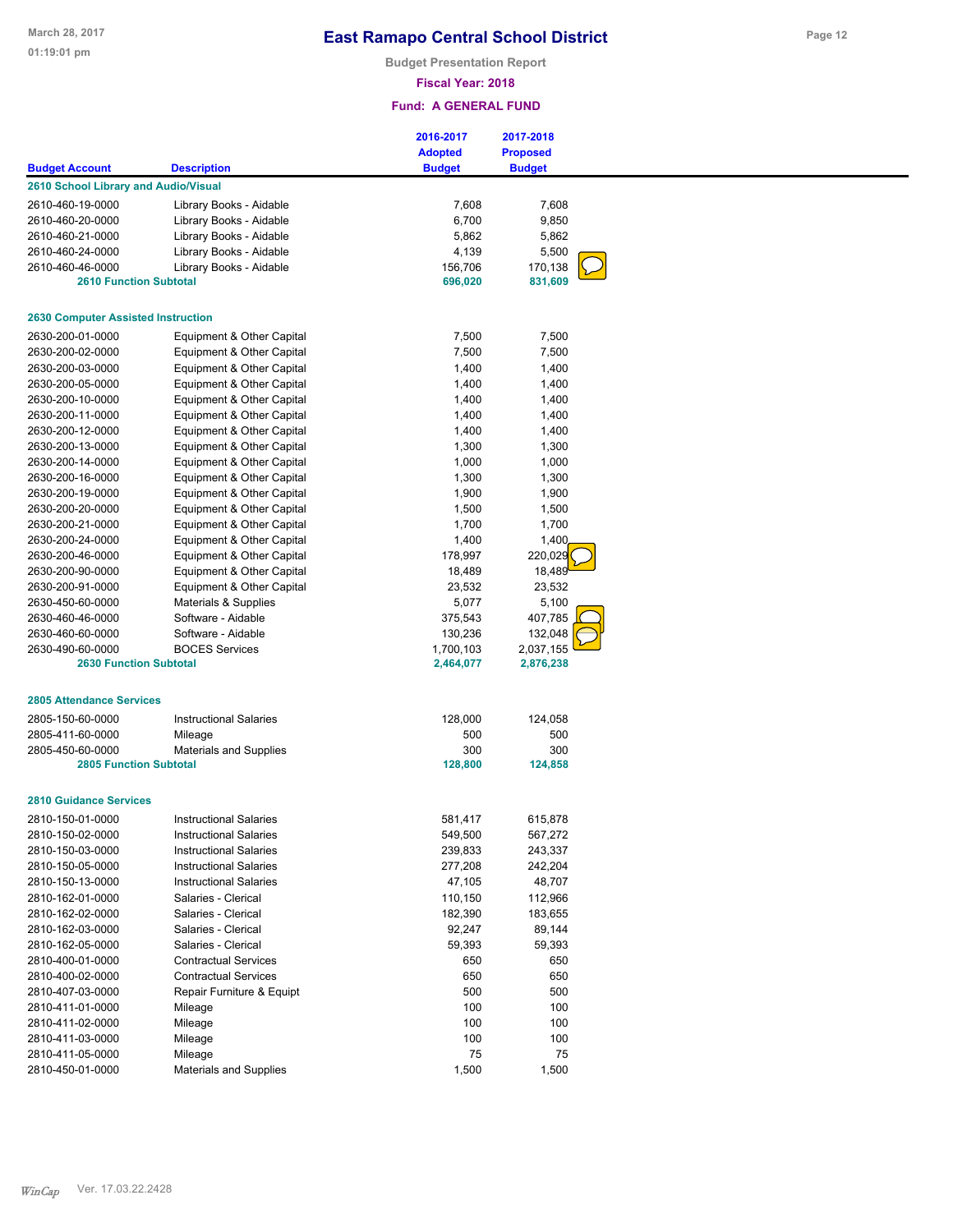**Budget Presentation Report**

**Fiscal Year: 2018**

|                                       |                               | 2016-2017      | 2017-2018       |
|---------------------------------------|-------------------------------|----------------|-----------------|
|                                       |                               | <b>Adopted</b> | <b>Proposed</b> |
| <b>Budget Account</b>                 | <b>Description</b>            | <b>Budget</b>  | <b>Budget</b>   |
| <b>2810 Guidance Services</b>         |                               |                |                 |
| 2810-450-02-0000                      | <b>Materials and Supplies</b> | 1,750          | 1,750           |
| 2810-450-03-0000                      | <b>Materials and Supplies</b> | 1,000          | 1,000           |
| 2810-450-05-0000                      | <b>Materials and Supplies</b> | 1,000          | 1,000           |
| <b>2810 Function Subtotal</b>         |                               | 2,146,668      | 2,169,981       |
|                                       |                               |                |                 |
| <b>2815 Health Services</b>           |                               |                |                 |
| 2815-160-60-0000                      | Salaries - Nurses             | 1,404,891      | 1,446,097       |
| 2815-163-60-0000                      | Salaries - Health Aides       | 91,541         | 93,991          |
| 2815-183-60-0000                      | Salaries - Physicians         | 7,000          | 10,000          |
| 2815-400-60-0000                      | <b>Contractual Services</b>   | 1,130,000      | 1,145,000       |
| 2815-411-60-0000                      | Mileage                       | 100            | 100             |
| 2815-442-60-0000                      | <b>Consultant Services</b>    | 8,200          | 8,200           |
| 2815-450-60-0000                      | Materials & Supplies          | 16,100         | 17,194          |
| <b>2815 Function Subtotal</b>         |                               | 2,657,832      | 2,720,582       |
|                                       |                               |                |                 |
| <b>2820 Psychological Services</b>    |                               |                |                 |
| 2820-150-60-0000                      | Salaries - Psychologists      | 2,781,699      | 2,809,206       |
| 2820-410-60-0000                      | Testing & Analysis            | 22,000         | 22,000          |
| 2820-411-60-0000                      | Mileage                       | 500            | 500             |
| 2820-450-60-0000                      | Materials & Supplies          | 3,930          | 3,930           |
| <b>2820 Function Subtotal</b>         |                               | 2,808,129      | 2,835,636       |
|                                       |                               |                |                 |
| <b>2826 Speech Therapist Services</b> |                               |                |                 |
| 2826-150-60-0000                      | Salaries - Speech Therap      | 3,865,881      | 3,802,138       |
| 2826-400-60-0000                      | <b>Contractual Services</b>   | 45,000         | 45,000          |
| 2826-407-60-0000                      | Repair Furniture & Equipt     | 3,300          | 3,300           |
| 2826-410-60-0000                      | Testing & Analysis            | 8,000          | 8,000           |
| 2826-411-60-0000                      | Mileage                       | 3,800          | 3,800           |
| 2826-450-60-0000                      | Materials & Supplies          | 33,300         | 40,000          |
| <b>2826 Function Subtotal</b>         |                               | 3,959,281      | 3,902,238       |
|                                       |                               |                |                 |
| <b>2850 Co-Curricular Activities</b>  |                               |                |                 |
| 2850-150-01-0000                      | Inst Salaries - Co-Curric     | 50,000         | 50,000          |
| 2850-150-02-0000                      | Inst Salaries - Co-Curric     | 50,000         | 50,000          |
| 2850-150-03-0000                      | Inst Salaries - Co-Curric     | 25,000         | 25,000          |
| 2850-150-05-0000                      | Inst Salaries - Co-Curric     | 25,000         | 25,000          |
| 2850-150-91-0000                      | Inst Salaries - Co-Curric     | 20,000         | 20,000          |
| 2850-150-95-0000                      | <b>Instructional Salaries</b> | 25,000         | 25,000          |
| 2850-150-96-0000                      | Inst Salaries - Co-Curric     | 28,000         | 28,000          |
| 2850-150-97-0000                      | <b>Instructional Salaries</b> | 40,000         | 40,000          |
| 2850-400-01-0000                      | <b>Contractual Services</b>   | 15,000         | 15,000          |
| 2850-400-02-0000                      | <b>Contractual Services</b>   | 5,000          | 5,000           |
| 2850-400-03-0000                      | <b>Contractual Services</b>   | 3,000          | 3,000           |
| 2850-400-05-0000                      | <b>Contractual Services</b>   | 3,000          | 3,000           |
| 2850-400-13-0000                      | <b>Contractual Services</b>   | 315            | 315             |
| 2850-400-16-0000                      | <b>Contractual Services</b>   | 175            | 175             |
| 2850-400-24-0000                      | <b>Contractual Services</b>   | 315            | 315             |
| 2850-400-96-0000                      | <b>Contractual Services</b>   | 5,252          | 5,252           |
| 2850-400-97-0000                      | <b>Contractual Services</b>   |                |                 |
|                                       |                               | 10,000         | 10,000          |
| 2850-402-01-0000                      | Conferences                   | 1,000          | 1,000           |
| 2850-402-02-0000                      | Conferences                   | 200            | 200             |
| 2850-402-03-0000                      | Conferences                   | 630            | 630             |
| 2850-402-05-0000                      | Conferences                   | 630            | 630             |
| 2850-407-97-0000                      | Repair Furniture & Equipt     | 5,000          | 5,000           |
| 2850-408-97-0000                      | Machine & Program Rental      | 2,000          | 2,000           |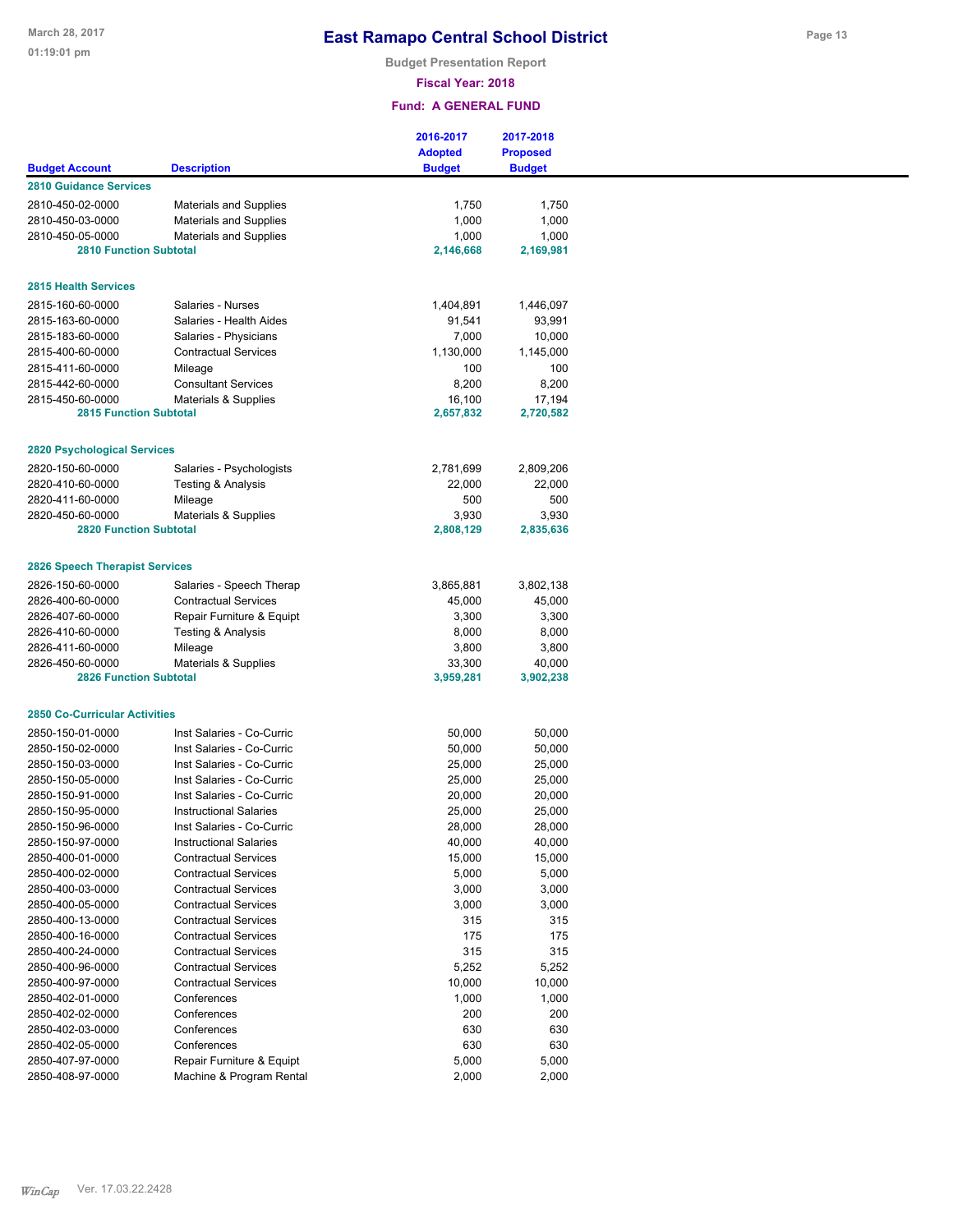**Budget Presentation Report**

### **Fiscal Year: 2018**

|                                              |                                  | 2016-2017<br><b>Adopted</b> | 2017-2018<br><b>Proposed</b> |  |
|----------------------------------------------|----------------------------------|-----------------------------|------------------------------|--|
| <b>Budget Account</b>                        | <b>Description</b>               | <b>Budget</b>               | <b>Budget</b>                |  |
| <b>2850 Co-Curricular Activities</b>         |                                  |                             |                              |  |
| 2850-450-01-0000                             | <b>Materials and Supplies</b>    | 630                         | 630                          |  |
| 2850-450-02-0000                             | <b>Materials and Supplies</b>    | 1,000                       | 1,000                        |  |
| 2850-450-03-0000                             | <b>Materials and Supplies</b>    | 1,000                       | 1,000                        |  |
| 2850-450-05-0000                             | <b>Materials and Supplies</b>    | 1,400                       | 1,400                        |  |
| 2850-450-10-0000                             | <b>Materials and Supplies</b>    | 175                         | 175                          |  |
| 2850-450-11-0000                             | <b>Materials and Supplies</b>    | 175                         | 175                          |  |
| 2850-450-12-0000                             | <b>Materials and Supplies</b>    | 175                         | 175                          |  |
| 2850-450-13-0000                             | <b>Materials and Supplies</b>    | 175                         | 175                          |  |
| 2850-450-16-0000                             | <b>Materials and Supplies</b>    | 175                         | 175                          |  |
| 2850-450-19-0000                             | <b>Materials and Supplies</b>    | 175                         | 175                          |  |
| 2850-450-20-0000                             | <b>Materials and Supplies</b>    | 175                         | 175                          |  |
| 2850-450-21-0000                             | <b>Materials and Supplies</b>    | 175                         | 175                          |  |
| 2850-450-24-0000                             | <b>Materials and Supplies</b>    | 175                         | 175                          |  |
| 2850-450-90-0000                             | <b>Materials and Supplies</b>    | 1,000                       | 1,000                        |  |
| 2850-450-91-0000                             | <b>Materials and Supplies</b>    | 1,000                       | 1,000                        |  |
| 2850-450-97-0000                             |                                  | 4,650                       | 4,650                        |  |
| <b>2850 Function Subtotal</b>                | Materials & Supplies             | 326,772                     | 326,772                      |  |
|                                              |                                  |                             |                              |  |
| 2855 Interscholastic Athletics               |                                  |                             |                              |  |
| 2855-140-01-0000                             | <b>INSTR SAL - COACHES</b>       | 90,000                      | 90,000                       |  |
| 2855-140-02-0000                             | <b>INSTR SAL - COACHES</b>       | 85,000                      | 85,000                       |  |
| 2855-140-03-0000                             | INSTR SAL - COACHES              | 18,000                      | 18,000                       |  |
| 2855-140-05-0000                             | <b>INSTR SAL - COACHES</b>       | 30,000                      | 30,000                       |  |
| 2855-140-60-0000                             | INSTR SAL - COACHES              | 68,000                      | 216,034                      |  |
| 2855-141-01-0000                             | INSTR SAL - ATHLETIC COOR        | 10,000                      |                              |  |
| 2855-141-03-0000                             | <b>INSTR SAL - ATHLETIC COOR</b> | 15,000                      | 15,000                       |  |
| 2855-141-60-0000                             | Instr Sal - Athletic Coor        | 10,000                      | 15,000                       |  |
| 2855-160-60-0000                             | Salaries - non-instructio        | 148,908                     | 148,908                      |  |
| 2855-185-01-0000                             | Salaries - Sports Officia        | 3,500                       | 4,850                        |  |
| 2855-185-02-0000                             | Salaries - Sports Officia        | 3,500                       | 4,850                        |  |
| 2855-200-60-0000                             | Equipment & Other Capital        | 10,000                      |                              |  |
| 2855-411-01-0000                             | Mileage                          | 360                         | 360                          |  |
| 2855-411-02-0000                             | Mileage                          | 360                         | 360                          |  |
| 2855-419-60-0000                             | <b>Athletics Entrance Fees</b>   |                             | 24,000                       |  |
|                                              |                                  | 18,000                      |                              |  |
| 2855-424-60-0000                             | Contractual and Other            | 3,500                       | 3,500                        |  |
| 2855-425-03-0000                             | <b>Athletics Cleaning/Recond</b> | 4,200                       |                              |  |
| 2855-425-05-0000                             | <b>Athletics Cleaning/Recond</b> | 3,800                       |                              |  |
| 2855-425-60-0000                             | <b>Athletics Cleaning/Recond</b> | 25,000                      | 22,500                       |  |
| 2855-466-60-0000                             | Athletic Supplies & Award        | 66,500                      | 40,000                       |  |
| 2855-490-60-0000                             | <b>BOCES Services</b>            | 93,654                      | 124,503                      |  |
| <b>2855 Function Subtotal</b>                |                                  | 707,282                     | 842,865                      |  |
| <b>5510 District Transportation Services</b> |                                  |                             |                              |  |
| 5510-150-60-0000                             | <b>Supervisor Salaries</b>       | 105,000                     | 105,000                      |  |
| 5510-161-60-0000                             | NON-INSTR SAL - SUPERVISO        | 224,747                     | 225,747                      |  |
| 5510-162-60-0000                             | NON-INSTR SALARY - CLERIC        | 125,988                     | 101,134                      |  |
| 5510-186-60-0000                             | NON-INSTR SAL - BUS PERSO        | 1,569,231                   | 1,515,176                    |  |
| 5510-187-60-0000                             | NON-INSTR SAL - BUS MONIT        | 5,228                       | 6,000                        |  |
| 5510-400-60-0000                             | <b>Contractual Services</b>      | 30,000                      | 30,000                       |  |
| 5510-402-60-0000                             | <b>CONFERENCES</b>               | 3,000                       | 2,500                        |  |
| 5510-407-60-0000                             | REPAIR FURNITURE AND EQUI        | 65,000                      | 55,000                       |  |
| 5510-422-60-0000                             | Insurance                        | 259,555                     | 200,079                      |  |
| 5510-450-60-0000                             | <b>Materials and Supplies</b>    | 25,898                      | 20,898                       |  |
| 5510-459-60-0080                             | Fuel                             | 275,000                     | 200,000                      |  |
| 5510-459-60-0081                             | Motor Oil                        | 17,000                      | 17,000                       |  |
| 5510-459-60-0082                             | <b>Auto Parts</b>                | 150,000                     | 150,000                      |  |
|                                              |                                  |                             |                              |  |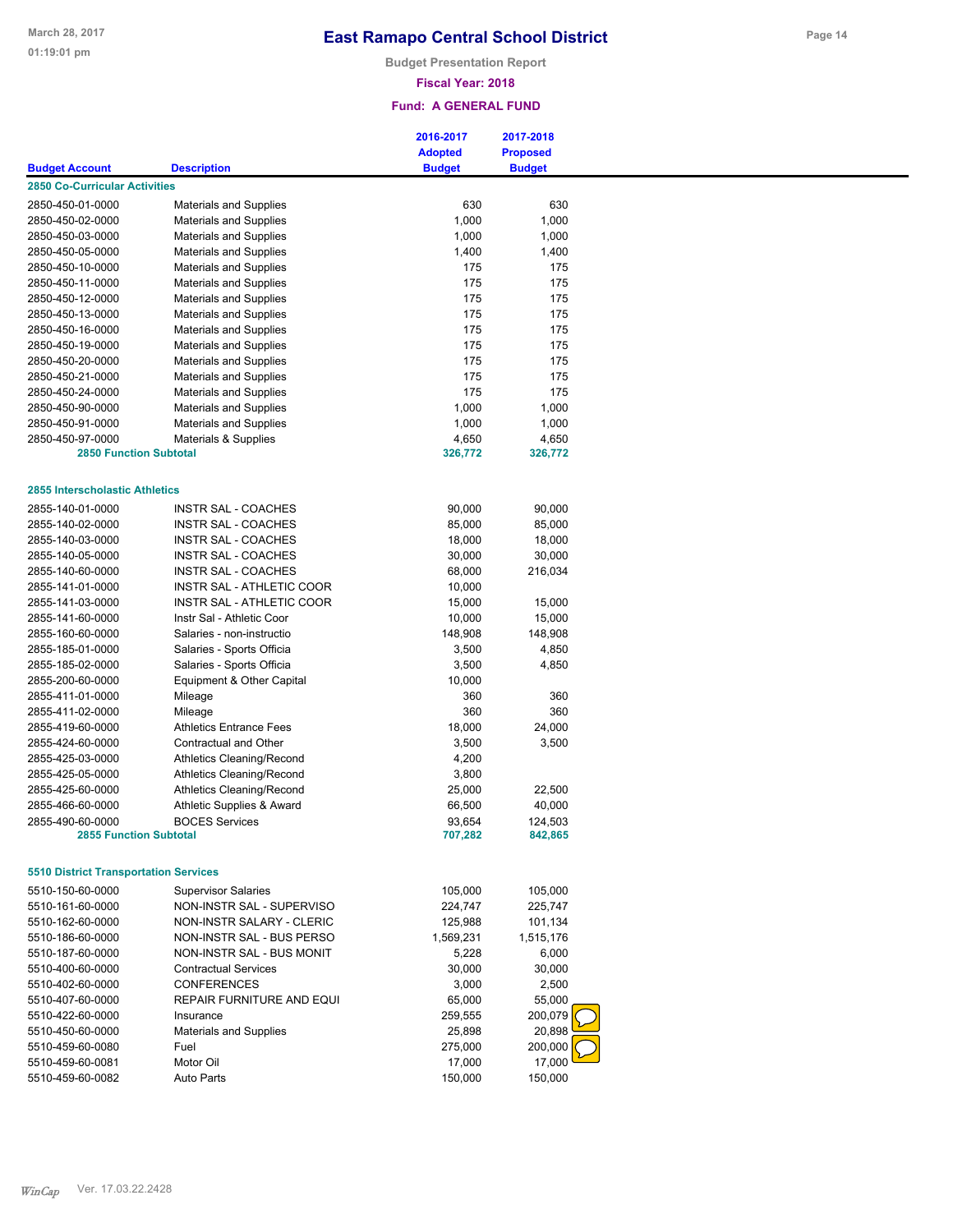**Budget Presentation Report**

### **Fiscal Year: 2018**

### **Fund: A GENERAL FUND**

|                                                   |                                | 2016-2017             | 2017-2018            |
|---------------------------------------------------|--------------------------------|-----------------------|----------------------|
|                                                   |                                | <b>Adopted</b>        | <b>Proposed</b>      |
| <b>Budget Account</b>                             | <b>Description</b>             | <b>Budget</b>         | <b>Budget</b>        |
| <b>5510 District Transportation Services</b>      |                                |                       |                      |
| 5510-459-60-0083                                  | Anti-Freeze                    | 5,500                 | 5,500                |
| 5510-459-60-0084                                  | <b>Tires</b>                   | 40,000                | 40,000               |
| 5510-186-60-MECH                                  | NON-INSTR SAL-MechOT           | 9,000                 | 10,000               |
| 5510-186-60-TRAC                                  | NON-INSTR SAL-BUS ActvOT       | 22,500                | 22,500               |
| 5510-186-60-TRED                                  | NON-INSTR SAL-BUS ERLYDIS      | 22,000                | 10,000               |
| 5510-186-60-TROT                                  | NON-INSTR SAL - BUS RegOT      | 50,000                | 30,000               |
| 5510-186-60-TRSP                                  |                                | 16,000                | 16,000               |
| <b>5510 Function Subtotal</b>                     | NON-INSTR SAL-BUS SptsOT       | 3,020,647             | 2,762,534            |
|                                                   |                                |                       |                      |
| 5530 Garage Building                              |                                |                       |                      |
| 5530-407-60-0000                                  | Repair Furniture & Equipt      | 500                   | 500                  |
| 5530-414-60-0000                                  | Electricity                    | 21,000                | 21,000               |
| 5530-415-60-0000                                  | Water                          | 2,100                 | 2,100                |
| 5530-416-60-0000                                  | Telephone                      | 17,800                | 17,800               |
|                                                   |                                |                       |                      |
| 5530-450-60-0000<br><b>5530 Function Subtotal</b> | Materials & Supplies           | 3,300                 | 3,300                |
|                                                   |                                | 44,700                | 44,700               |
| <b>5540 Contract Transportation</b>               |                                |                       |                      |
| 5540-431-60-0000                                  | Trans Regular Home-School      | 23,253,392            | 26,846,885           |
| 5540-432-60-0000                                  | Trans - Specially Eq. Veh      | 1,237,881             | 1,385,734            |
| 5540-433-60-0000                                  | Trans - Handicapped>20 mi      | 2,495,418             | 1,635,658            |
| 5540-434-60-0000                                  | Trans - Emergency              | 600                   | 600                  |
|                                                   |                                |                       |                      |
| 5540-436-01-0000                                  | Transportation - Athletic      | 5,850                 | 6,000                |
| 5540-436-60-0000                                  | Transportation - Athletic      | 14,000                | 20,000               |
| 5540-437-60-0000                                  | Trans - Special Programs       | 10,000                | 10,000               |
| 5540-440-60-0000                                  | <b>Transport - Field Trips</b> |                       | 5,000                |
| <b>5540 Function Subtotal</b>                     |                                | 27,017,141            | 29,909,877           |
| <b>5581 Transportation from BOCES</b>             |                                |                       |                      |
| 5581-490-60-0000                                  | <b>BOCES Services</b>          | 769,695               | 783,550              |
| <b>5581 Function Subtotal</b>                     |                                | 769,695               | 783,550              |
|                                                   |                                |                       |                      |
| 8070 Census                                       |                                |                       |                      |
| 8070-162-60-0000                                  | Salaries - Clerical            | 71,764                | 118,221              |
| 8070-400-60-0000                                  | <b>Contractual Services</b>    | 500                   | 500                  |
| 8070-411-60-0000                                  | Mileage                        | 100                   | 100                  |
| 8070-450-60-0000                                  | <b>Materials and Supplies</b>  | 5,000                 | 5,000                |
| <b>8070 Function Subtotal</b>                     |                                | 77,364                | 123,821              |
|                                                   |                                |                       |                      |
| 9010 State Retirement System                      |                                |                       |                      |
| 9010-800-60-0000                                  | NYS Employee Retirement        | 2,560,271             | 2,611,109            |
| 9010 Function Subtotal                            |                                | 2,560,271             | 2,611,109            |
| 9020 Teachers' Retirement                         |                                |                       |                      |
| 9020-800-60-0000                                  | <b>Teachers Retirement</b>     | 9,572,758             | 8,528,924            |
|                                                   |                                |                       |                      |
| 9020-800-60-GRNT<br>9020 Function Subtotal        | <b>Teachers Retirement</b>     | 510,881<br>10,083,639 | 439,140<br>8,968,064 |
|                                                   |                                |                       |                      |
| 9030 Social Security                              |                                |                       |                      |
| 9030-800-60-0000                                  | Social Security                | 7,247,385             | 7,286,417            |
| 9030-800-60-GRNT                                  | Social Security                | 308,412               | 321,000              |
| 9030 Function Subtotal                            |                                | 7,555,797             | 7,607,417            |

**Page 15**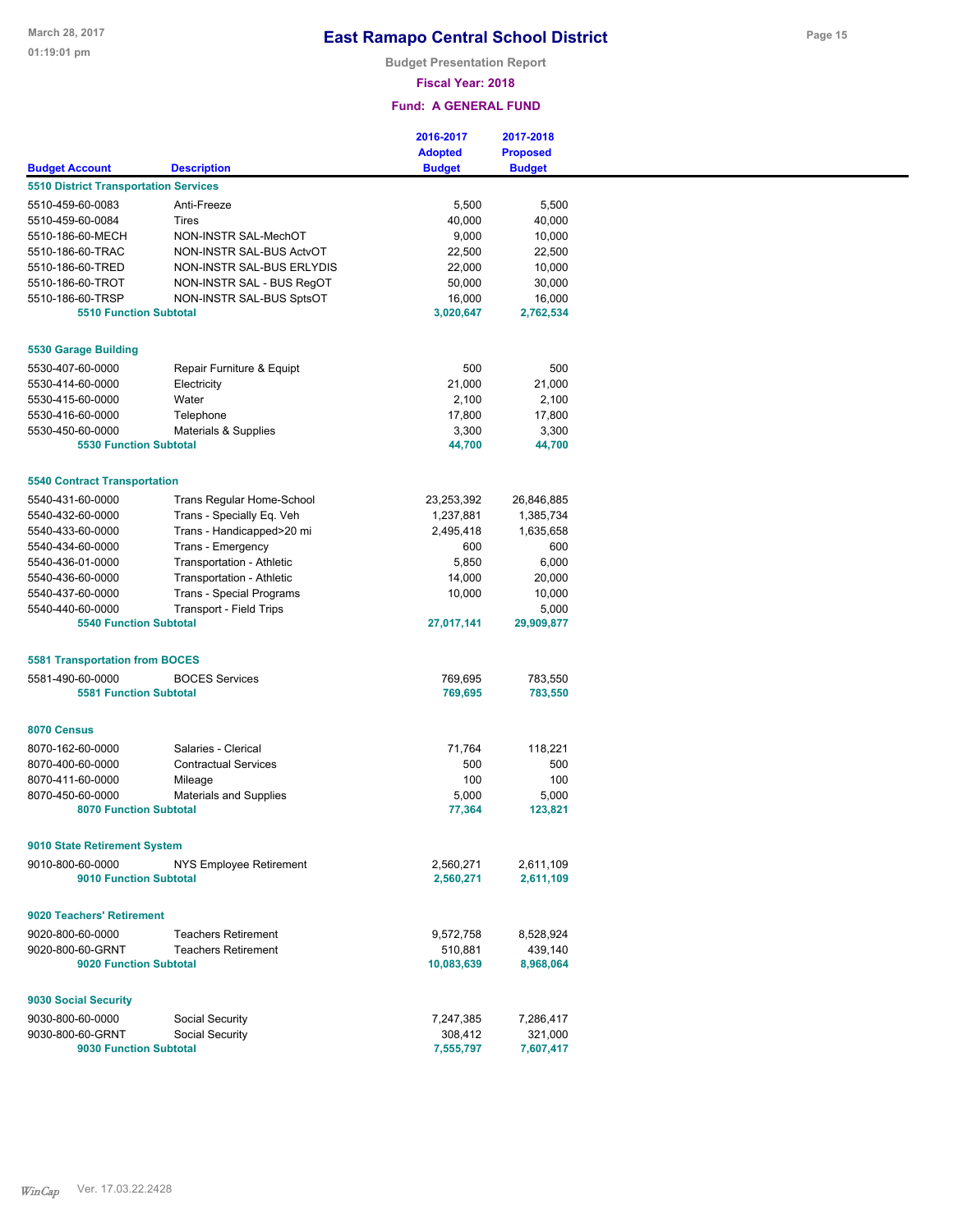**Budget Presentation Report**

**Fiscal Year: 2018**

#### **Fund: A GENERAL FUND**

|                                            |                              | 2016-2017<br><b>Adopted</b> | 2017-2018<br><b>Proposed</b> |
|--------------------------------------------|------------------------------|-----------------------------|------------------------------|
| <b>Budget Account</b>                      | <b>Description</b>           | <b>Budget</b>               | <b>Budget</b>                |
| 9040 Workers' Compensation                 |                              |                             |                              |
| 9040-800-60-0000<br>9040 Function Subtotal | <b>Workers' Compensation</b> | 1,251,384<br>1,251,384      | 1,114,312<br>1,114,312       |
| 9050 Unemployment Insurance                |                              |                             |                              |
| 9050-800-60-0000<br>9050 Function Subtotal | Unemployment Insurance       | 250,000<br>250,000          | 200,000<br>200,000           |
| 9060 Medical Insurance                     |                              |                             |                              |
| 9060-800-60-7001                           | Medical Insurance            | 25,540,013                  | 27,931,252                   |
| 9060-800-60-7002                           | Medicare Reimbursement       | 2,545,000                   | 2,288,112                    |
| 9060-800-60-7003<br>9060 Function Subtotal | Exec Non-Health Benefit      | 50,000<br>28,135,013        | 30,219,364                   |
| 9061 Dental Insurance                      |                              |                             |                              |
| 9061-800-60-0000<br>9061 Function Subtotal | Dental Insurance             | 393,750<br>393,750          | 404,000<br>404,000           |
| 9501 Transfer to Special Aid Fund          |                              |                             |                              |
| 9501-900-60-0000<br>9501 Function Subtotal | Transfer to Special Aid      | 466,419<br>466,419          | 550,372<br>550,372           |
| 9550 Transfer to Capital Fund              |                              |                             |                              |
| 9550-900-60-0000<br>9550 Function Subtotal | Trans to Capital Fund        | 311,048<br>311,048          | 2,621,561<br>2,621,561       |
| 9711 Serial Bonds - School Construction    |                              |                             |                              |
| 9711-600-60-0000                           | Principal on Indebtedness    | 2,130,000                   | 610,000                      |
| 9711-700-60-0000                           | Interest on Indebtedness     | 217,538                     | 124,425                      |
| 9711 Function Subtotal                     |                              | 2,347,538                   | 734,425                      |
| 9714 Serial Bonds-Real Property Tax Refu   |                              |                             |                              |
| 9714-600-60-0000                           | Principal on Indebtedness    | 95,000                      | 95,000                       |
| 9714-700-60-0000                           | Interest on Indebtedness     | 3,325                       | 1,900                        |
| 9714 Function Subtotal                     |                              | 98,325                      | 96,900                       |
| 9760 Tax Anticipation Notes                |                              |                             |                              |
| 9760-700-60-0000<br>9760 Function Subtotal | Interest on TAN              | 90,000<br>90,000            | 90,000<br>90,000             |
|                                            |                              |                             |                              |
| 9789 Other Debt (specify)                  |                              |                             |                              |
| 9789-600-60-0000                           | Principal on Indebtedness    | 904,085                     | 233,858                      |
| 9789-700-60-0000<br>9789 Function Subtotal | Interest on Indebtedness     | 40,514<br>944,599           | 2,293<br>236,151             |
| <b>Total GENERAL FUND</b>                  |                              | 224,364,070                 | 230,339,377                  |
|                                            |                              |                             |                              |

**Selection Criteria**